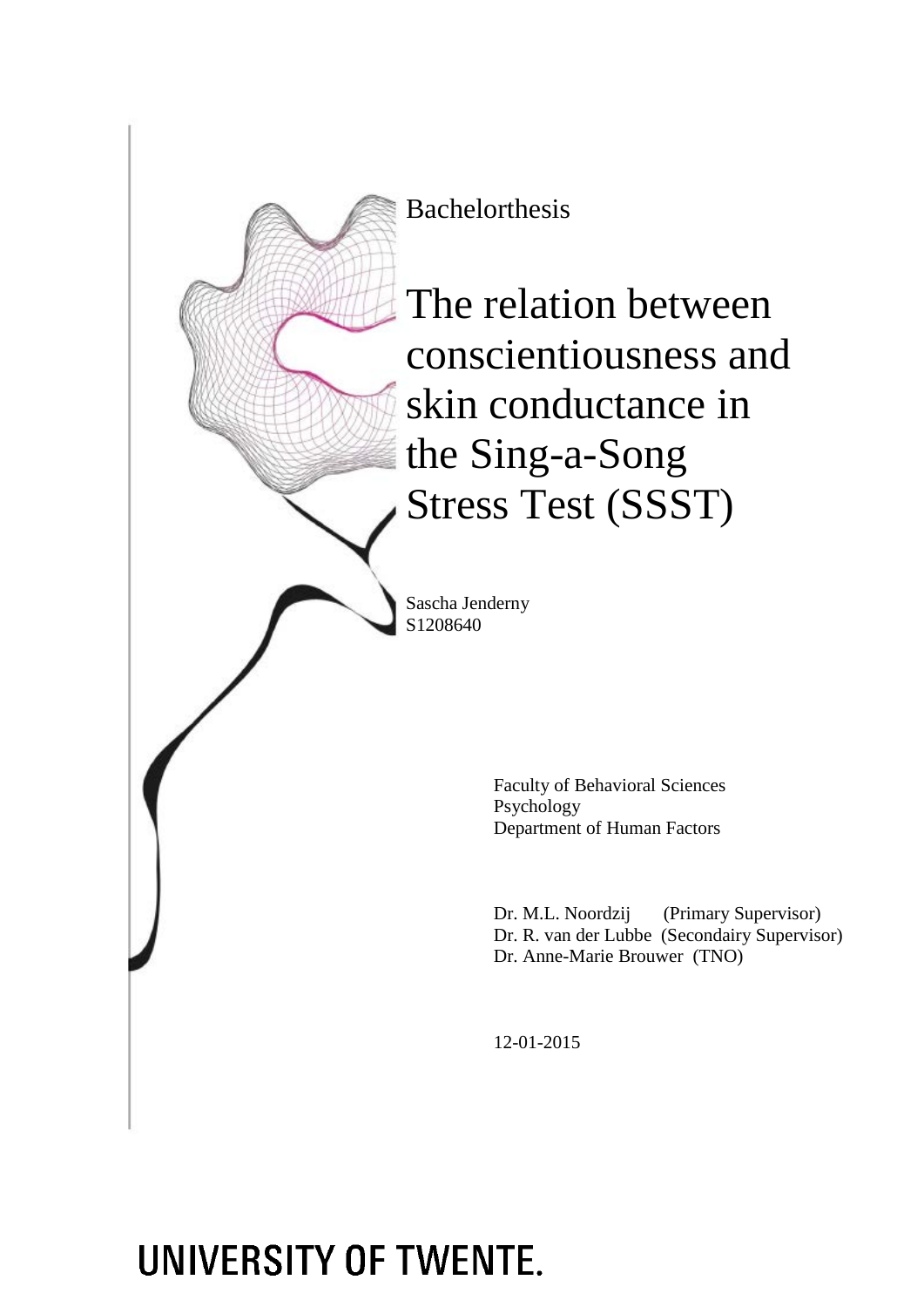#### **Abstract**

To understand why stress can differ in individuals many research on the relation between stress and personality has been carried out. Mainly the relation between the Big Five personality traits and stress often has been studied in psychological research. Conscientiousness, one of the personality traits in the Big Five, has often been linked to stress. High Conscientiousness often is related to lower stress. Nevertheless there still are inconsistencies about the relation between conscientiousness and psychophysiological reactions to stress, mainly skin conductance, which is why further research on the relation between stress and skin conductance has to be carried out. To examine the relation between skin conductance and conscientiousness we made use of the Sing-A-Song-Stress test (SSST), a newly designed paradigm which has been proven to induce stress in individuals. Based on this test, we developed an alternate version, including changes in phases and duration. Furthermore we made use of the NEO-FFI, a questionnaire designed to obtain information about the Big Five Personality traits. In the alternate SSST stress is elicited by letting the participants sing in company of the researcher and a confederate. The test consists of different phases including a baseline phases, exposition to neutral stimuli, the anticipation of the singing and a singing phase. Throughout the SSST, heart rate and skin conductance were measured as physiological variables of stress. We expected our version of the SSST to elicit higher skin conductance response during the anticipation and the singing phase than during the baseline. Also, our expectation was that participants scoring high on conscientiousness showed fewer levels of stress and fewer stress response than participants scoring low on conscientiousness. Independent of conscientiousness, all participants showed significantly higher SCR during the Anticipation and the Singing phase than during the baseline. This makes our version of the SSST suitable for further research concerning the theoretical framework of stress. Regarding the relation between SCR and conscientiousness, we found significant differences during the Anticipation phase between two groups of the five groups of conscientiousness. There were no significant differences between the other groups, neither did we find significant differences in the baseline or the singing phase.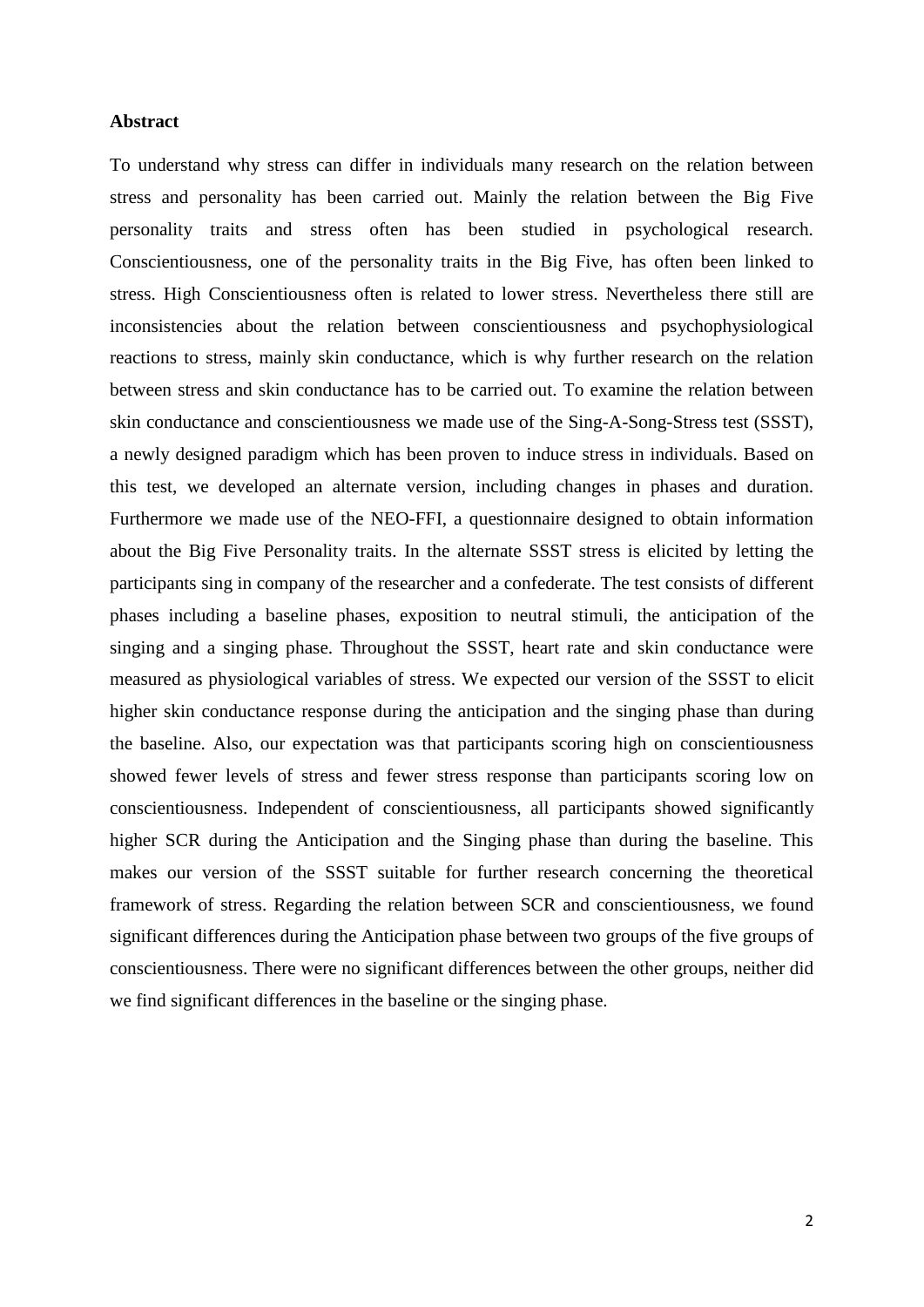#### **Samenvatting**

Om te begrijpen waarom stress bij mensen kan verschillen werd de relatie tussen stress en persoonlijkheid door wetenschappers onderzoekt. Vooral de relatie tussen de Big Five persoonlijkheidstrekken en stress werd vaak bestudeerd in psychologisch onderzoek. Conscientieusheid, een van de persoonlijkheidstrekken in de Big Five, werd vaak gerelateerd aan stress. Hoge consciëntieusheid is vaak gerelateerd aan lage stress. Echter zijn er steeds tegenstrijdigheden over de relatie tussen consciëntieusheid en psychofysiologische reacties, vooral huidgeleiding. Meer onderzoek met betrekking tot deze relatie moet worden uitgevoerd. Om de relatie tussen huidgeleiding en consciëntieusheid te onderzoeken hebben wij de Sing-A-Song stress taak (SSST) gebruikt. Deze taak is een recent ontwikkelde paradigma om stress in individuen te induceren. Op basis van deze test hebben wij een alternatieve versie ontwikkeld, welke verandering in fasen en duur inhoudt. Bovendien gebruiken wij de NEO-FFI, een vragenlijst om de Big Five persoonlijkheidstrekken te meten. In de alternatieve SSST werd stress geïnduceerd doordat wij de participanten laten zingen terwijl de onderzoekers aanwezig zijn. De test houdt verschillen fasen waaronder een baseline fase, de confrontatie met neutrale stimuli, de anticipatie van het zingen en de zing-fase, in. Tijdens de SSST werden hartslag en huidgeleiding, twee fysiologische variabelen van stress, gemeten. Wij verwachten dat onze versie van de SSST hoger huidgeleiding tijdens de anticipatie en het zingen opwekt dan tijdens de baseline. Ook verwachten wij dat participanten die hoog op consciëntieusheid scoren een lager stresslevel vertonen dan de participanten die laag op consciëntieusheid scoren. Onafhankelijk van consciëntieusheid hebben alle participanten significant hoger huidgeleiding tijdens de anticipatie en het zingen dan tijdens de baseline fase laten zien. Dit maakt onze versie van de SSST bruikbaar voor verder onderzoek in het kader van stress. Wij vonden verder significante verschillen tijdens de anticipatie tussen twee van de five groepen van consciëntieusheid. Verder zijn er geen significante verschillen tussen de andere groepen geweest.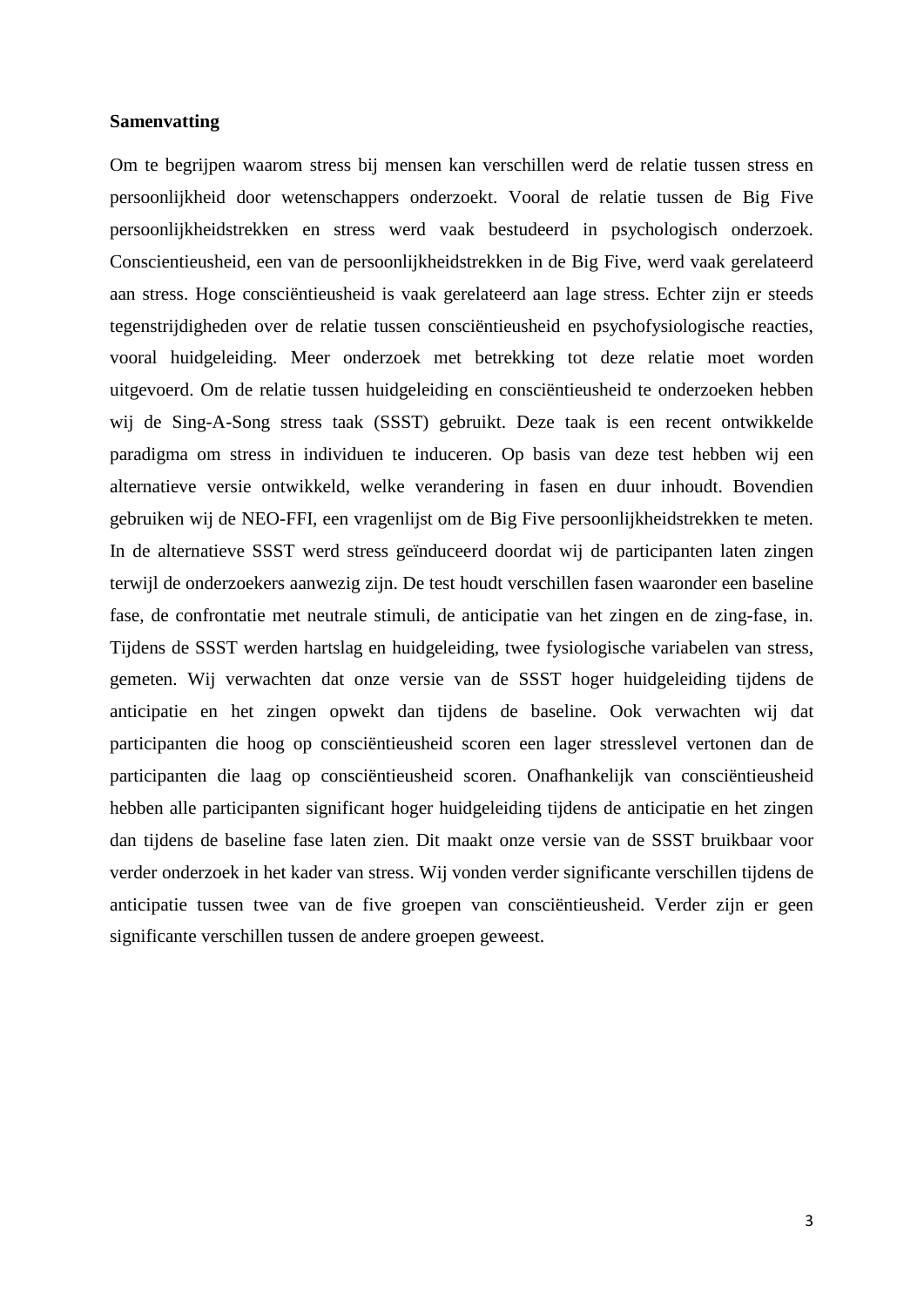| <b>Introduction</b>          | 5  |
|------------------------------|----|
| Conscientiousness            | 5  |
| Conscientiousness and stress | 6  |
| <b>Stress</b>                | 6  |
| Measurement of stress        | 6  |
| <b>Inducing Stress</b>       | 7  |
| Current study                | 8  |
| <b>Method</b>                | 9  |
| Participants                 | 10 |
| Materials                    | 10 |
| Procedure                    | 11 |
| Data Analysis                | 15 |
| <b>Results</b>               | 18 |
| <b>Discussion</b>            | 21 |
| <b>Main Findings</b>         | 21 |
| Limitations                  | 22 |
| <b>Future Research</b>       | 23 |
| Conclusion                   | 23 |
| <b>Acknowledgement</b>       | 25 |
| <b>References</b>            | 26 |
| <b>Appendices</b>            | 29 |
| Informed consent             | 29 |
| Contact information          | 30 |
| Screen instructions          | 31 |
| Demographic questionnaire    | 32 |
| Normality distribution       | 37 |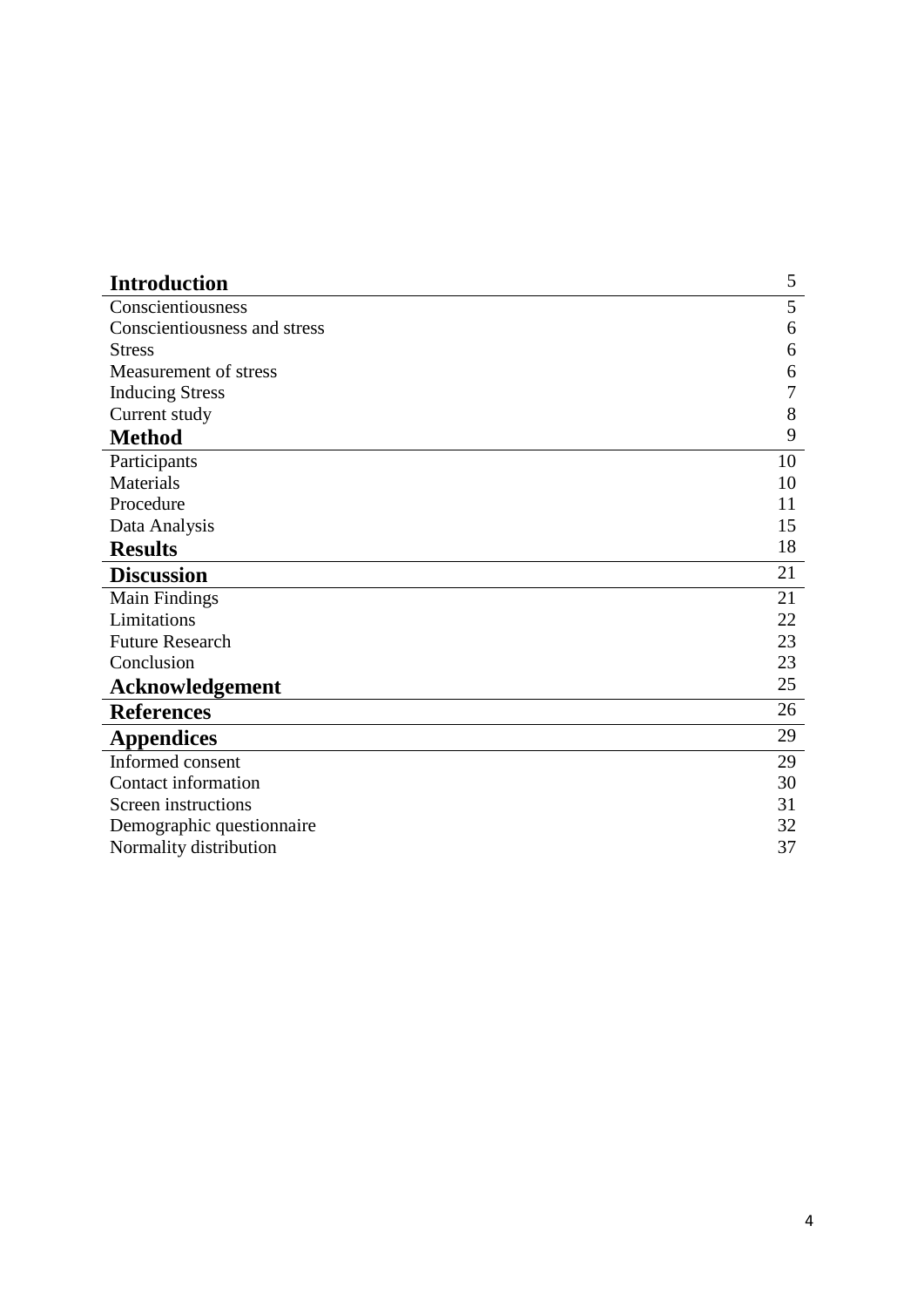#### **Introduction**

The term stress is commonly used in our everyday language and nearly everyone has an association to what it means. But do all people have the same states of stress? Does it depend on the physiology or even the personality of an individual how he reacts to certain stressors? Research led by Lee-Baggley, Preece and Delongis (2005) implies that we must not underestimate the role of our personality on our ability to cope with stress. A persons reaction to stress and their ability and way to cope with it can differ widely, dependent on their personality (Kahn & Byosiere, 1992). Mainly the relation between the personality trait of conscientiousness and stress has often been mentioned (Komulainen et al., 2014). The main aim of this study is to determine whether an individual's psychophysiological measurements of stress, such as skin conductance can differ dependent on their conscientiousness. This relation is thought to be found out by implementing an alternate version of a newly developed stress paradigm, the Sing-a-Song Stress Test (Brouwer & Hogerforst, 2014). The focus during this research will be on the stress measurements in individuals during different time periods of the task, while comparing individuals low on conscientiousness with their higher counterparts.

#### **Conscientiousness**

In his work "Dimensions of Personality", Eysenck (1950) names two dimensions of human personality: Extroversion and Neuroticism. This distinction of different personalities led to the development of the Big-Five Personality Scale published by Costa and McCrae (1985). This scale distinguishes between five different personality traits: Conscientiousness, Agreeableness, Neuroticism, Openness to experience and extraversion. While all five personality traits will be measured in this study, the focus will be set on the personality of conscientiousness. Being part of different personality inventories such as the Neo-PI-R (McCrae & Costa, 2008) or the Interpersonal style inventory (Lorr, 1986), conscientiousness often is found to be an indicator of order (Lorr, 1986), will power and responsibility (Murray & Koucklohn, 1953). Individuals with high levels of conscientiousness are linked to a stronger inhibition of urges and impulses (McCrae & Costa, 1985) and logical and foresighted reasoning (McCrae, 1990). High scores of Conscientiousness predict a tendency for organized and planned instead of spontaneous behavior and the ability to regulate and redirect impulses (McCrae & Costa, 1992). In a more practical sense, research indicates, that Conscientiousness is a predictor on job success (Vinchur, Schippmann, Switzer, and Roth (1998), longevity and resistance to substance abuse (Bogg & Roberts, 2004; Friedman et al., 1995).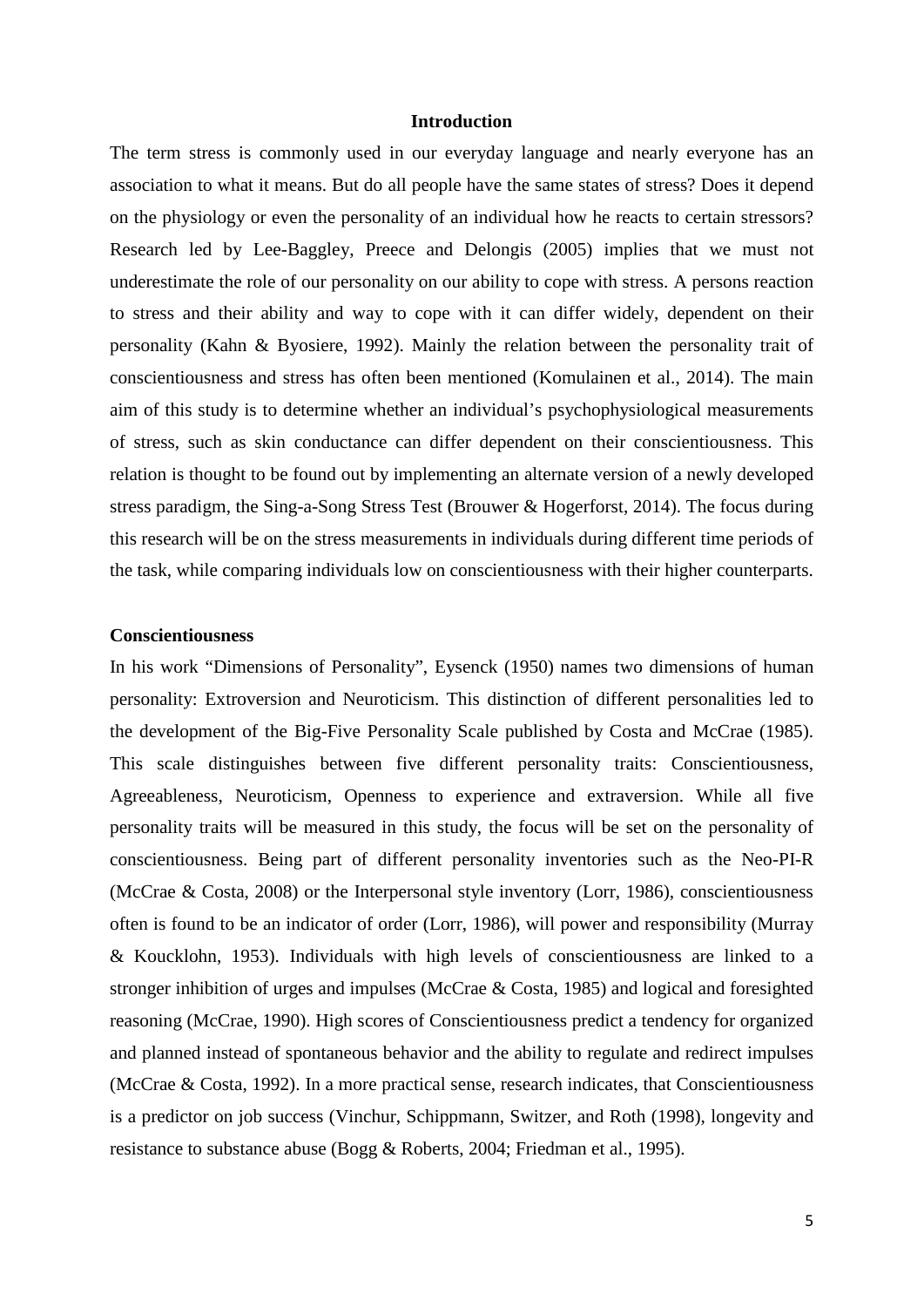#### **Conscientiousness and Stress**

While research indicates, that there is a relation between stress and the other personality traits such as extraversion (Fowles, Roberts & Nagel, 1977; Glen, 1984 ; Hinton & Craske, 1977) or neuroticism (Burdick, van Dyck & Bargen, 1982; Houtman & Bakker, 1991) this research will focus on the relation between stress and conscientiousness. A relation between stress and conscientiousness has been found in several studies (Gramstad, Gjestad & Haver, 2013). Research led by Besser and Shackelford (2007) found that conscientiousness is related to an increase in stress management, stress tolerance and the ability to avoid stress through careful planning before a potential stressor occurs, giving the individuals more time and ressources to deal effectively with stress. Also high conscientiousness is believed to reduce stress by modifying the effects of daily stressors (Gartland, O'Connor Lawton & Ferguson, 2014). Research further indicates that higher conscientiousness predicts lower reactivity to daily stressors and can serve as a predictor for lower nervousness, which in turn can result in a lower stress level (Komulainen et al., 2014). Concerning physiological indicators of stress, there is evidence that conscientiousness is related to reduced daily concentration of cortisol, a steroid hormone that indicates stress (Nater, Hoppmann & Klumb, 2010). Furthermore, Brouwer and colleagues (2014) found a negative correlation between conscientiousness and heart rate during a period of induced stress.

#### **Stress**

Selye (1976) describes Stress as "the nonspecific response of the body to any demand" whereas the behavioral view describes stress as "the perception of threat, with resulting anxiety discomfort, emotional tension, and difficulty in adjustment" (Huther & Henry, 1991). Although those views might differ on how stress is exactly caused they both share the argument that stress triggers a physical response in the human body, which "is not something to be avoided" (Selye, 1975). One of the main effects of stress on the human body is the activation of the sympathetic nervous system, which is responsible for changes in skin conductance, heart rate, blood pressure and respiration (Custer & Van den Berg, 2010). Besides its effects on the nervous system, stress may also trigger the endocrine system, which on the other hand is responsible for the regulation and distribution of cortisol and adrenaline, (Dickerson & Kemeny, 2004). The stressors relevant for psychological stress can be categorized into symbolic and physical stressors. While physical stressors describe direct physical effects of energy on the organism, symbolic stressors describe stimuli that have an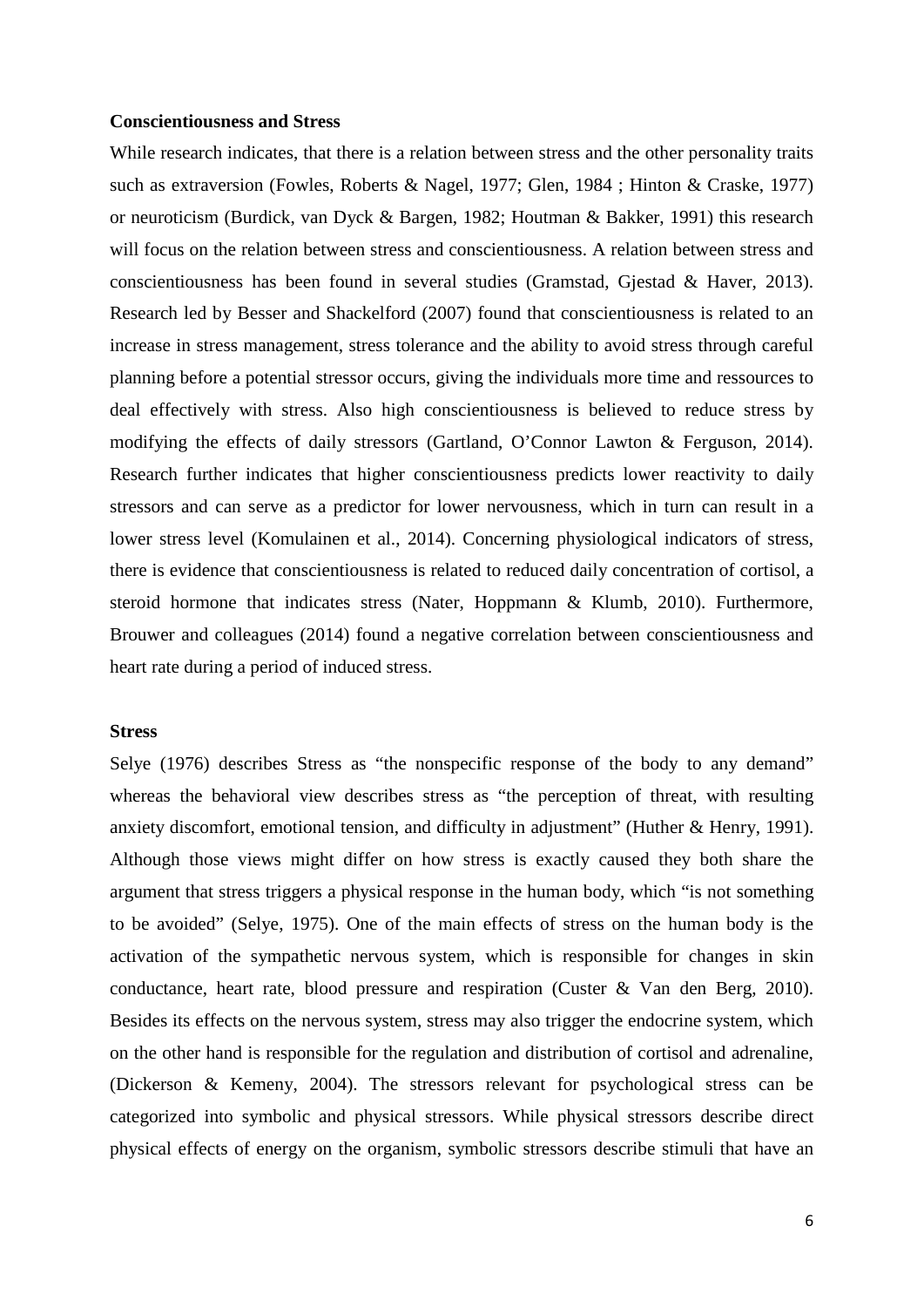aversive nature, meaning that people often connect them with unpleasantness (Teichner, 1968).

#### **Measurement of Stress**

Physiological stress responses have been determined by measuring blood pressure (Fibiger and Singer, 1984a), chemical stress indicators such as adrenaline of cortisol (Fibinger et al. 1984b) or electro-dermal activity (EDA) (Storm, 2000). Several researches indicate that EDA measurements provide a reliable and straightforward method to measure arousal induced by mental and physical stress factors (Kilpatrick, 1972). During this research, we have chosen to make use of Skin Conductance, which can be parted into two different measurements, namely tonic skin conductance level (SCL) and phasic skin conductance response (SCR) (Dawson et al, 2007). Boucsein described (2012) the tonic skin conductance level as the level of skin conductance in phases where no external stimuli are presented. The phasic skin conductance response on the other hand describes the rapid augmentation of the skin conductance, triggered by an external stimulus. It is mostly triggered by a specific event or external stimulation. (Boucsein, 2012). Skin Conductance is a measurement for the activity of the autonomic nervous system. This activity is mainly determined by the sympathetic branch, a predominant factor for stress (Boucsein, 2012). Furthermore SC can be seen as a reliable measurement. Several researches indicated, that SC increases in a reliable fashion under threatening or stressful conditions (Katin, 1975; Zeiner and Smith, 1979). In the course of this research, we have chosen to focus on the skin conductance response. Although mostly event-triggered, SCR can also be measured in a tonic, non-specific fashion. In our case this means, that instead of measuring event related responses in Skin Conductance, we measure the number of spikes during a specific period of time.

# **Inducing Stress**

To test which effects stress can have on an individual, research makes use of stress paradigms. Those paradigms are mostly designed to elicit emotional stress in participants "in an easy, controlled and efficient manner, while respecting ethical standards with regard to experimental participants" (Brouwer & Hogerforst, 2014, p.1). To do so, a wide variety of paradigms and stress test can be used such as the Trier Social Stress Test (TSST) (Kirschbaum et al., 1993), in which the participants take part in a job interview. The tests consists of an anticipation phase, where the participants prepare themselves for a job interview in front of a jury, an interview and a recovery period. The interview starts with a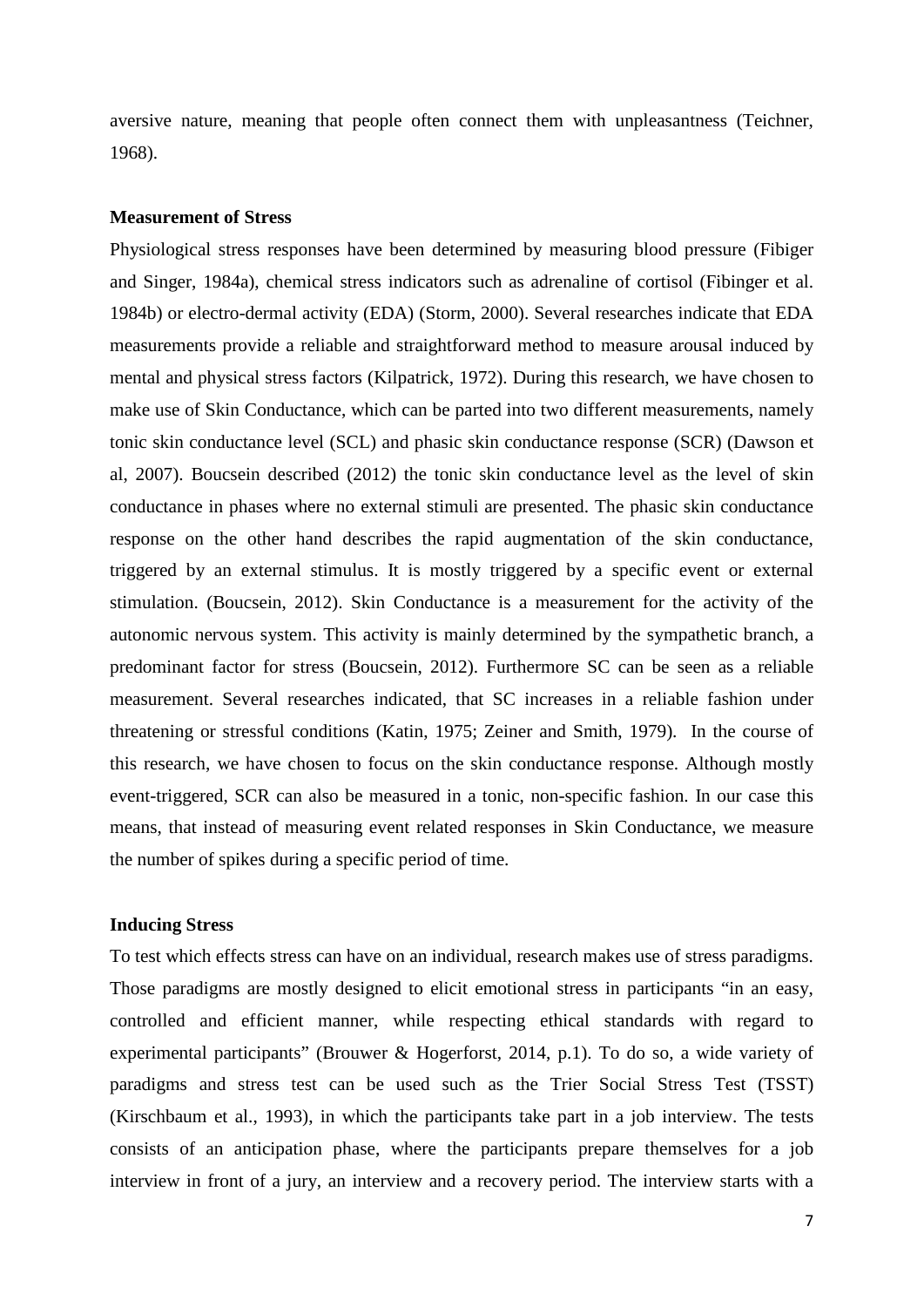presentation hold by the participant followed an arithmetic task in which the participants counts backwards from 1022 in steps of 13. If he or she makes a mistake he is asked to start from the beginning. After the interview, the recovery period takes place. Apart from this test, other test can be used, which require less resources, such as the Socially Evaluative Cold Pressor Task (SEPCT) (Duncko et al., 2009; Schoofs, Wolf & Smeets, 2009) or the Computerized Mental Arithmetic task (MAT) (Hamada et al., 2006) which can be used to asses several participants at the same time. A recently developed paradigm is the Sing-a-Song Stress Test (SSST) which was developed by Brouwer and Hogerforst (2014). Based on the TSST (Kirschbaum et al., 1993), the SSST was developed to serve as a new stress paradigm which is less resource intensive, flexible in terms of usage possibilities and effectively inducing mental stress in the participants (Brouwer & Hogerforst, 2014). In this paradigm, the participants were placed behind a screen and given the instruction to silently read the appearing messages, while reducing their movement to a minimum. During the reading, the participant's skin conductance and heart rate was measured via electrodes. Also, a vital signs camera was used as a non-contact method of measuring heart rate. The appearing messages on the screen included neutral stimuli, in this case extracts from the Wikipedia article about vacuum cleaners and always appeared for sixty seconds (indicated by a counter descending from 60 to 0). After being exposed to nine neutral sentences, the tenth last sentence included the request for the participant to sing a song out loud. During the whole process a 'confederate' was present, who the participant believed to be another participant. Prior to the procedure, the participant were not told, that they had to sing or that the research was about measuring stress. After the research was completed, the SSST has been shown to be an effective means of inducing stress in individuals. Based on this research our current study will make use of an alternative version of the SSST including the assessment of personality traits and changes in stimuli and duration.

#### **Current study**

One of the main changes of our version in comparison with the former SSST is the choice of stimuli. While the former version used two different stimuli, the neutral sentences about vacuum cleaner and the request to sing, our version consists of four different stimuli including mildly mentally challenging tasks such as the silent recital of different sports, periods of full relaxation (the baseline), a period of stress-anticipation and a period of stress similar to the period in the former SSST. In this study, we are primarily interested in the skin conductance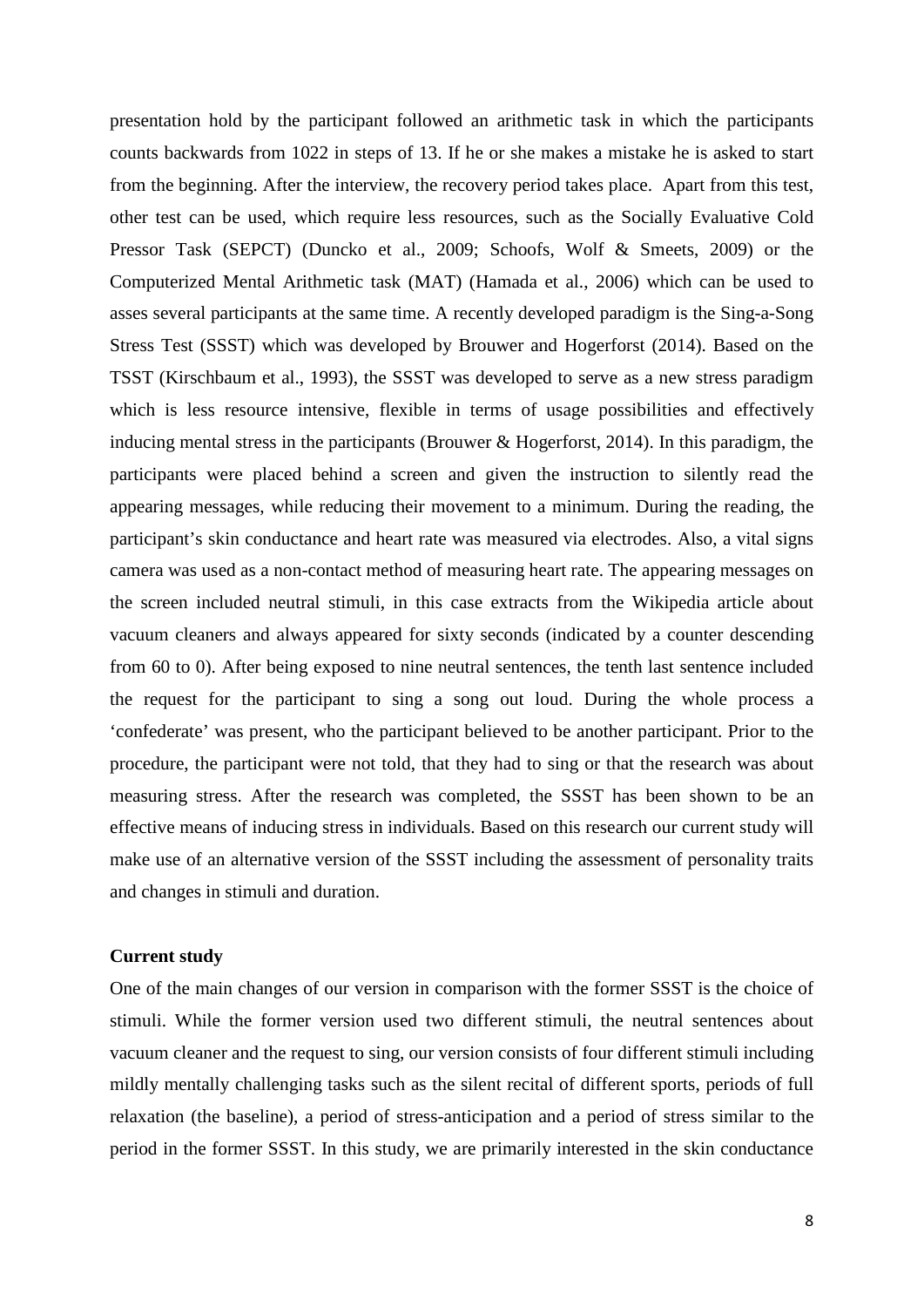measurements during the baseline, the anticipation and the period of stress (the singing phase).

Since skin conductance seems to be correlate positively correlated with mental workload (Verwey & Veltman, 1996), we have chosen to compare the baseline, instead of the neutral stimuli with the singing and anticipation phase. Based on the former version of the SSST, where the request to sing resulted in an increase in stress and the former named relation between stress and skin conductance response, we expect the mean number of skin conductance responses during the singing to be significantly higher than during the baseline phase. We further expect the stress level of a participant to rise during the anticipation of stress resulting in an increase of mean Skin Conductance. This lets us hypothesize that we expect a higher number of mean SCR during the Singing and the Anticipation phase than during the baseline phase of the Sing-a-Song Stress Test among all participants.

Another important change, which is implemented in our study, is the inclusion of the assessment in personality traits, mainly conscientiousness. This has two main reasons. First, there is not yet a clear relation between conscientiousness and SCR. Although other psychophysiological measurements such as heart rate seem to be strongly related to conscientiousness (Brouwer et al., 2014), the relation between conscientiousness and skin conductance has yet to be found out. Considering that high conscientiousness mostly predicts less stress and the relation between SCR and stress is strongly underlined, we expect high conscientiousness to correlate negatively with skin conductance. Secondly, most research on the relation between conscientiousness and stress relies on daily or chronic stress. Our intention is to clarify the relation between acute stress and conscientiousness. The SSST has been proven to be a means to induce sudden stress in an individual (Brouwer & Hogerforst, 2014.) Since former research indicated that overall stress correlates mostly negatively with conscientiousness, we expect the same trend to happen with acute stress. Applying those expectation to our paradigm we can hypothesize that we expect a higher number of mean SCR during the Baseline, Anticipation and Singing phase for the low conscientiousness individuals compared to the highly conscientiousness individuals.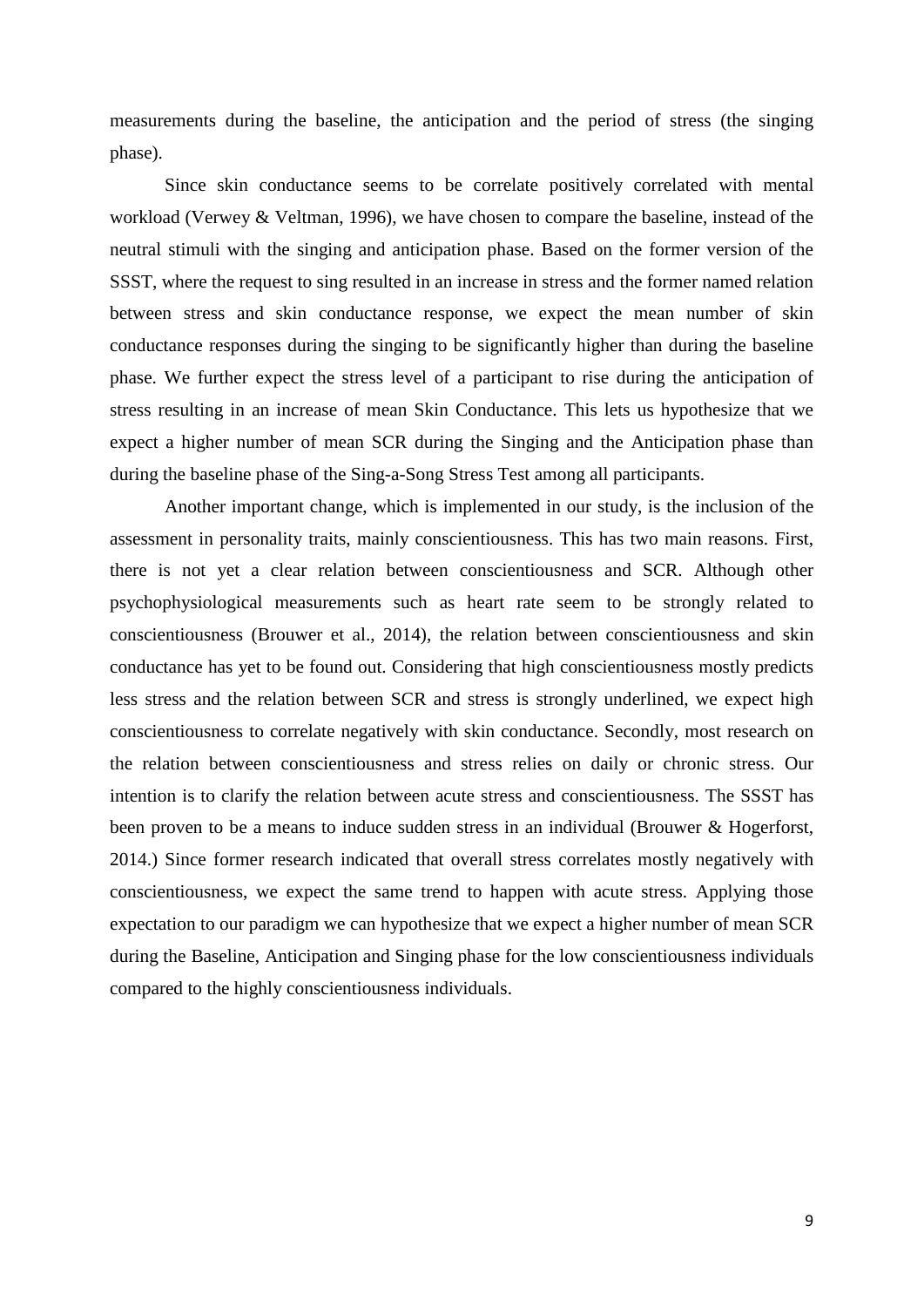#### **Method**

#### **Participants**

Participants are recruited via the Sona-Systems web based application provided and run by the University of Twente as well as personally recruited by the researchers. 65 participants took part. Due to either technical complications or inconclusive data, the data of 13 participants was not used for the further analysis, which leaves a total number of 52 participants. Of those participants 21 were male and 31 were female with an age ranging from 18 to 55 with a mean age of 22.07 and a standard deviation of 5.016 .The participants where either Dutch (n=30) or German (n=22). Participants received no monetary reward, but earned a point for a mandatory segment in their study, if needed. All participants signed an informed consent form (Appendix A) prior to taking part and received the means to form an official complaint against the researcher (Appendix B). The ethics commissioner allowed this research if participants were aware they could stop at any time without penalty. Participants were led to believe they took part in a study researching personality factors and their level of fitness. This deception is necessary to ensure no pre-selection from the potential participants occurs. The SSST relies on surprise and mentioning the singing aspect could deter certain individuals or give them ample time to prepare. We chose fitness level since the physiological measurements sensors have to be made public and fitness level could fit with heart rate and skin conductance measures.

#### **Materials**

#### **Computers**

Screen Instructions were shown on a windows operated personal computer functioning in lean mode. Lean mode is a special research mode that disables background services such as updating and internet functionality in general. The display was a 1280x720 60Hz flat screen monitor at approximately 60 cm from the participant. The assignments were shown by a script written in PsychoPy by Dr. M. Noordzij (available on request).

#### **Screen Instructions**

There are eight instructions that the participants are shown on the computer screen during the experiment. The instructions are displayed for five seconds and are followed by a timer counting down. Except for the first and the last instruction, the timer counts down from 30 to 1 with a speed of one step per second. After the first and the last instruction, the counter counts down from 120. The first instruction is for the participant to be as calm as possible and focus on their respiration. The next four instructions ask the participants to think of certain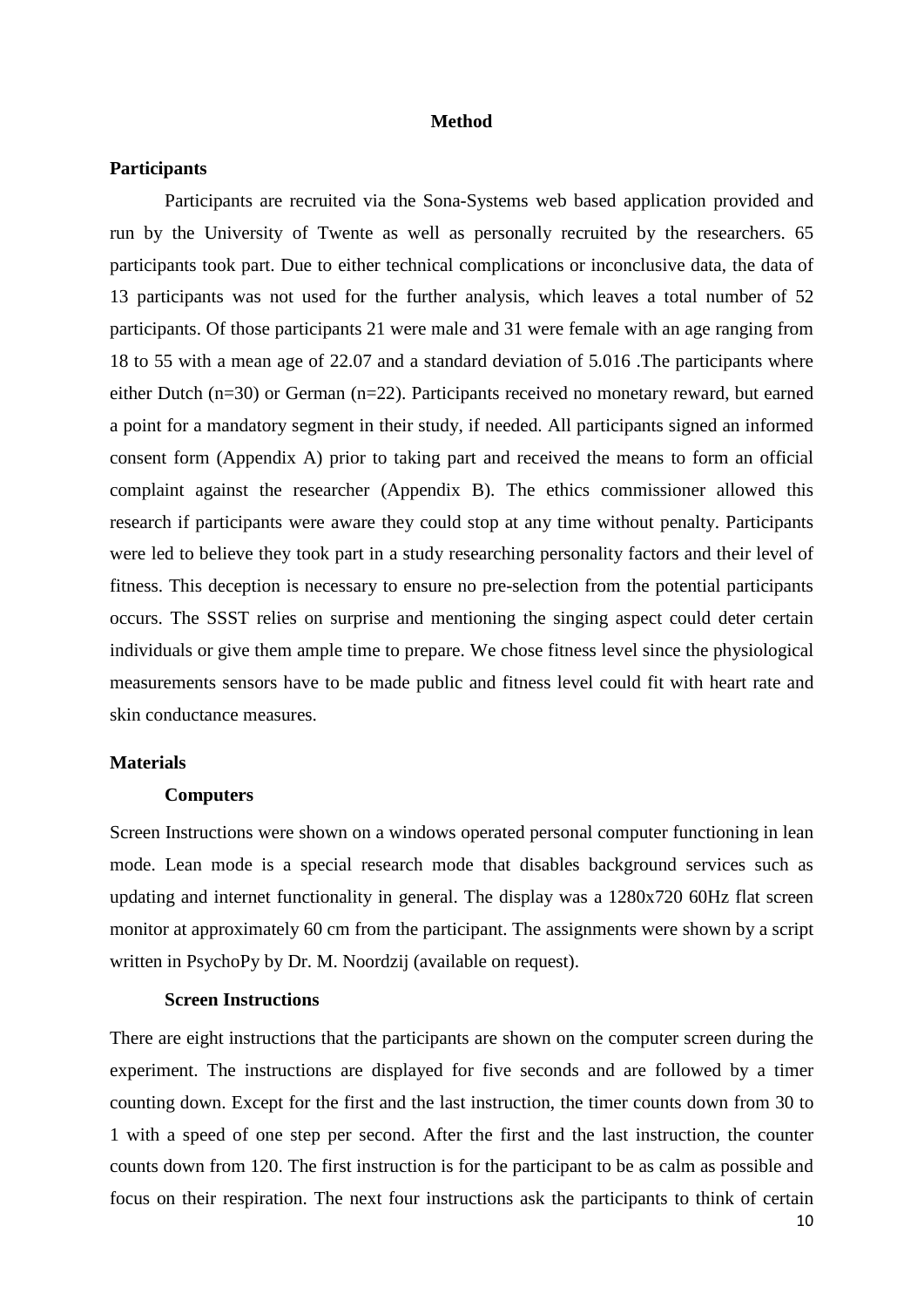items or subjects in a special category, without telling them out loud. The sixth instruction asks the participant to think of a song to sing out loud during the next instruction. The following seventh instruction is for the participant to sing a song out loud while the timer goes down. The last instruction is a repetition of the first one and ends the experiment. A full list of the instructions can be found in the attachments (Appendix C).

#### **Questionnaires**

The two questionnaires are presented on a windows operated laptop in the same room standing in a 90 degree angle from the windows operated personal computer. The two questionnaires are given in separate Tabs of the program Google Chrome. Both questionnaires are completely written in Dutch. The University of Twente has, due to its proximity to Germany and interesting psychology program, a large population of German speaking students. It was not feasible to offer translated versions of these questionnaires. It must be noted that German students have to pass the "Netherlands NT2" test prior to the start of their study. This is a standardized procedure to grant people who are not native Dutch speakers the possibility to work and study in the Netherlands. To accommodate these German students a wordlist with translated words was provided. In case, that this wordlist did not cover all of the unknown words the participants also where allowed either to ask questions to the researcher or look up the word on the internet.

#### *NEO-FFI/IRS.*

The Neo-FFI and IRS questionnaire was provided by the 'Nederlandse Organisatie voor toegepast-natuurwetenschappelijk onderzoek' (TNO). It is a two-part questionnaire. While the first part is the NEO-FFI developed by Costa and McCrae (1992) to asses data about the five personality traits conscientiousness, extraversion, neuroticism, openness for experience and agreeableness (the "Big Five"), the second part of the questionnaire is the IRS questionnaire to asses data about the general life stress and stress coping of a participant. All the questions in this questionnaire are statements followed by a 5-point-Likert-scale. This scale ranges from 1 (totally agree) to 5 (totally disagree).

#### *Demographic Questionnaire.*

The demographic questionnaire was constructed by the researchers to gather additional data from the participants. In this questionnaire, the participants gave demographic information regarding age, gender, nationality and occupation. Also, they are asked several questions about their habits regarding smoking, drinking, medication or the use of other substances,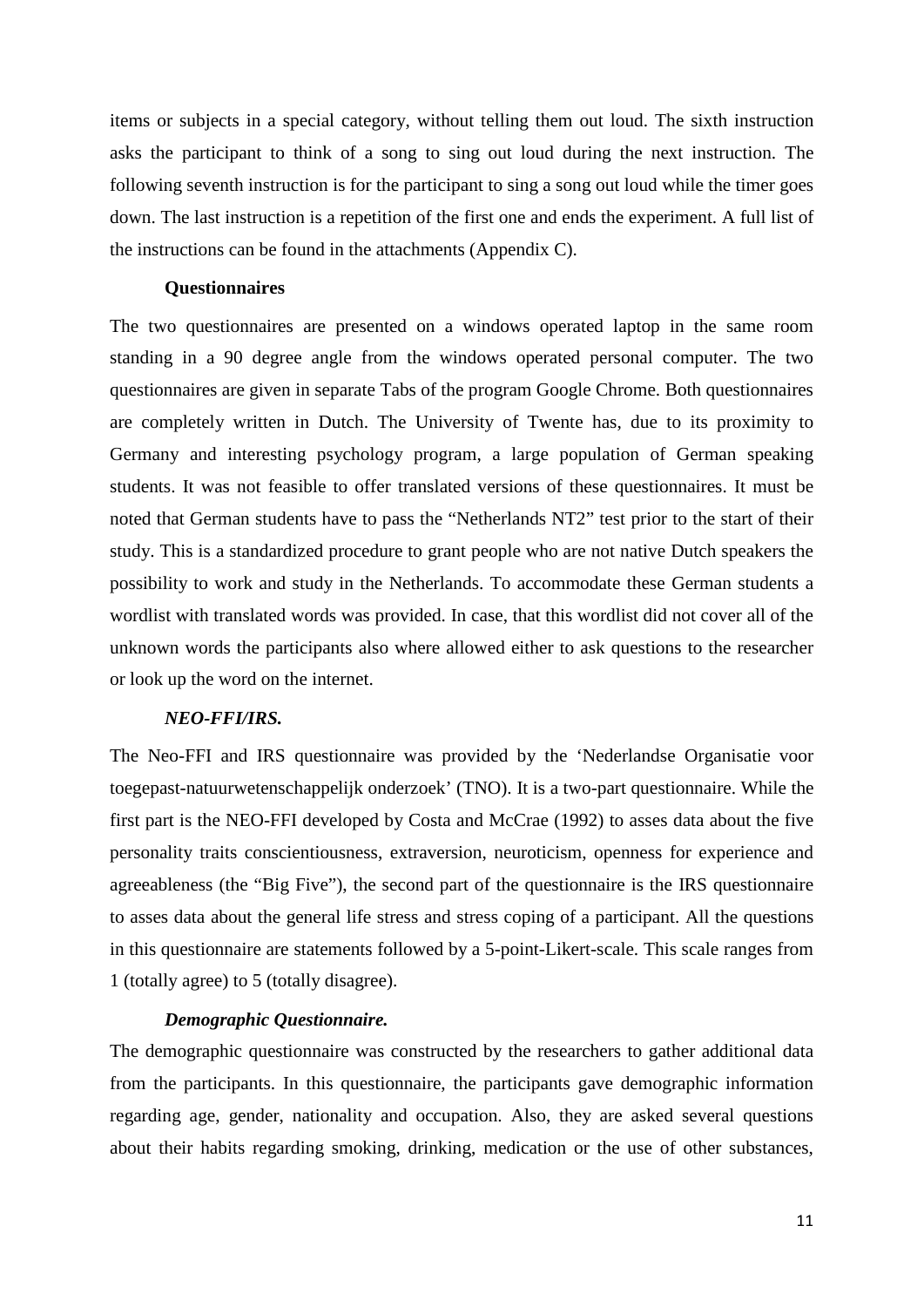their sporting habits and their experience with singing. The full questionnaire can be found in the attachments (Appendix D).

#### *Subjective Stress Measurements.*

The subjective stress measurement is a measurement which takes place two times during the actual experiment. Each time, the participant has to indicate how stressed he is on a scale from 1 to 9. The assessment takes place at two different times. First the participant has to indicate how stressed he is "at the moment" prior to the first instruction. After completing all the instructions in the experiment, the participant has to indicate how stressed he felt "directly before the singing", "during the singing" and "after the singing". This provides us with a total of five measurements.

#### **Sensors**

Heart rate and skin conductance measurement equipment are part of the Biograph infiniti package. This equipment consists of the sensors further mentioned below, a voltage isolator with several measurement ports, an amplifier and the cable's to attach everything to a computer via USB. Python software was used to allow the serial port to function as a timer indicator when connected to the voltage isolator. The voltage isolator provides several channels with different measuring frequencies. The voltage isolator was connected to a secondary laptop running on windows to measure the Voltage Isolator pulses, SCR and HRV signals. These were plotted using Biograph infiniti<sup>™</sup> software. Voltage isolator pulses corresponded with the assignments on the computer providing accurate starting times and consequently the time-frames later used for analysis.

### *SCR.*

Skin conductance was measured using the SCR package from bio finite consisting of two wearable skin conductance sensors as well as the EDA wrist sensor. The skin conductance sensors are normally connected to fingers or toes with a strap while the conductive sensors are placed towards the skin. The wrist sensor was synchronized with the computer to be able to later match the startup time with the assignment windows since it is not a part of the Biofinity package.

# *EKG.*

Heart rate was measuring using the EKG package from Biograph infiniti. This package consists of three sensors, each having a silver/silver-chloride electrode that need to be attached to the subject using reusable medical-grade, non-latex rubber tourniquets.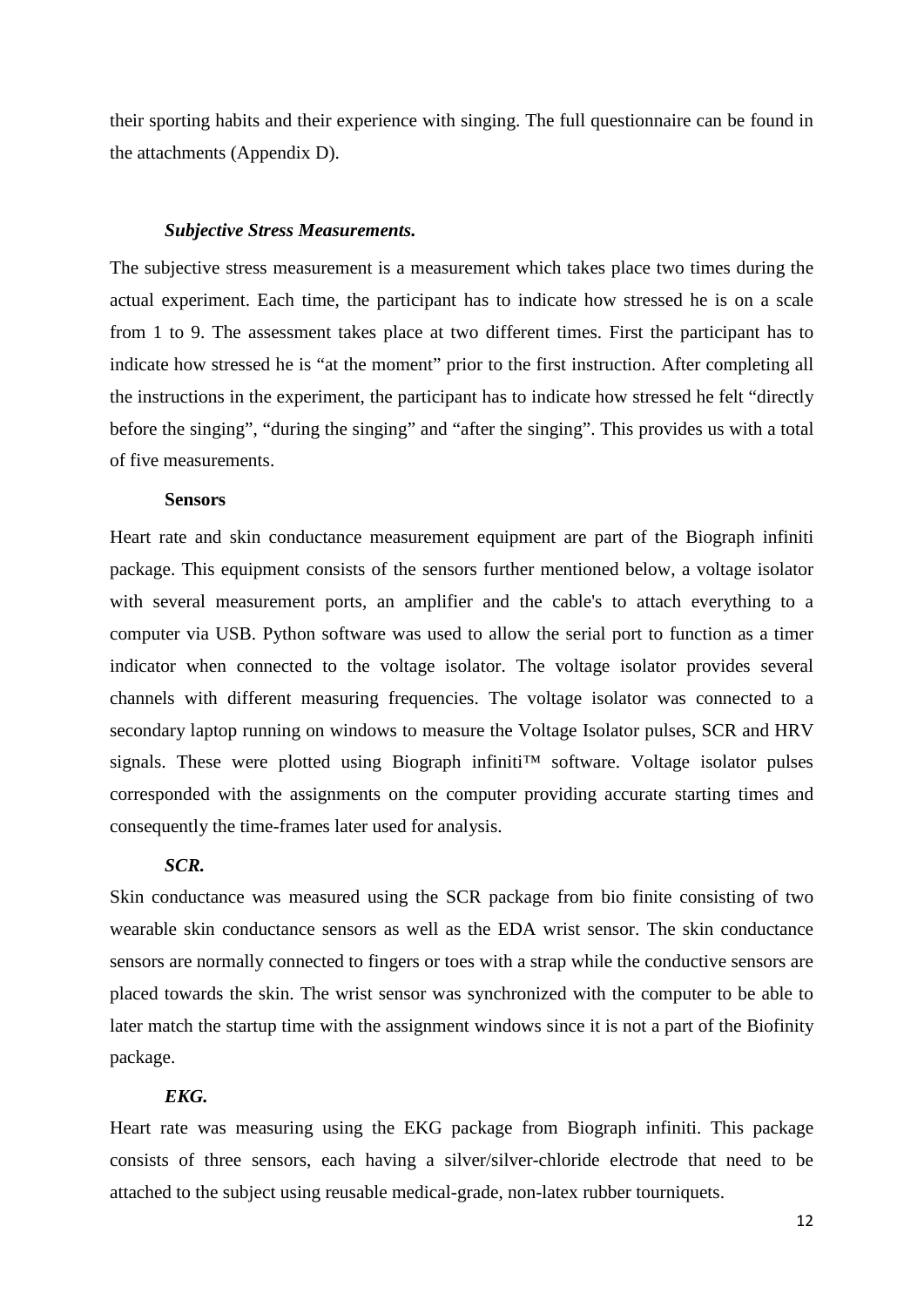The SCR and HR sensors converge in two cables that are inserted in the amplifier (c) in port C (SCR) and port E (HR). The voltage isolator is inserted in port (H). The ports of the amplifier measure in different frequencies. In this case all the measurements are taken with a frequency of 256 Hz. The amplifier is connected via the voltage isolator to the computer and all the input is connected to the laptop via the TT USB transformer via a short optic fiberglass cable. The TT USB computer is plugged in the designated laptop running the Biograph infiniti software with a purposefully build channel and screen set, designed for ease of use. The screen shows real time heart rate and skin conductance levels, and the small peaks from the voltage isolator when an instruction is shown to the participant on the instruction computer. Sensors were attached to each participant as symbolically indicated in figure 1.



*Figure 1:* Schematic representation of the sensors and computers. A) Infiniti laptop, B) Fibre optic cable, C) Amplifier + 4 LR6A(1.5V) batteries, D) Finger sensors + cable, E) Heart rate sensors + cable, F) Voltage Isolator, G) TT-USB cable/Python PC, H) Custom db15 to serial port cable, I) Serial port cable

#### **Procedure**

Participants were instructed to make their way to the research lab located on the University premise. The research lab consists of a hallway with several smaller rooms to either side. The actual experiment took place in one of those small rooms. Prior to the start of the experiment the researcher explained the experiment briefly. Researcher and participant then both signed the informed consent. For the rest of the experiment the participant is provided with a number which he or she can use during the questionnaires to ensure anonymity. The participant is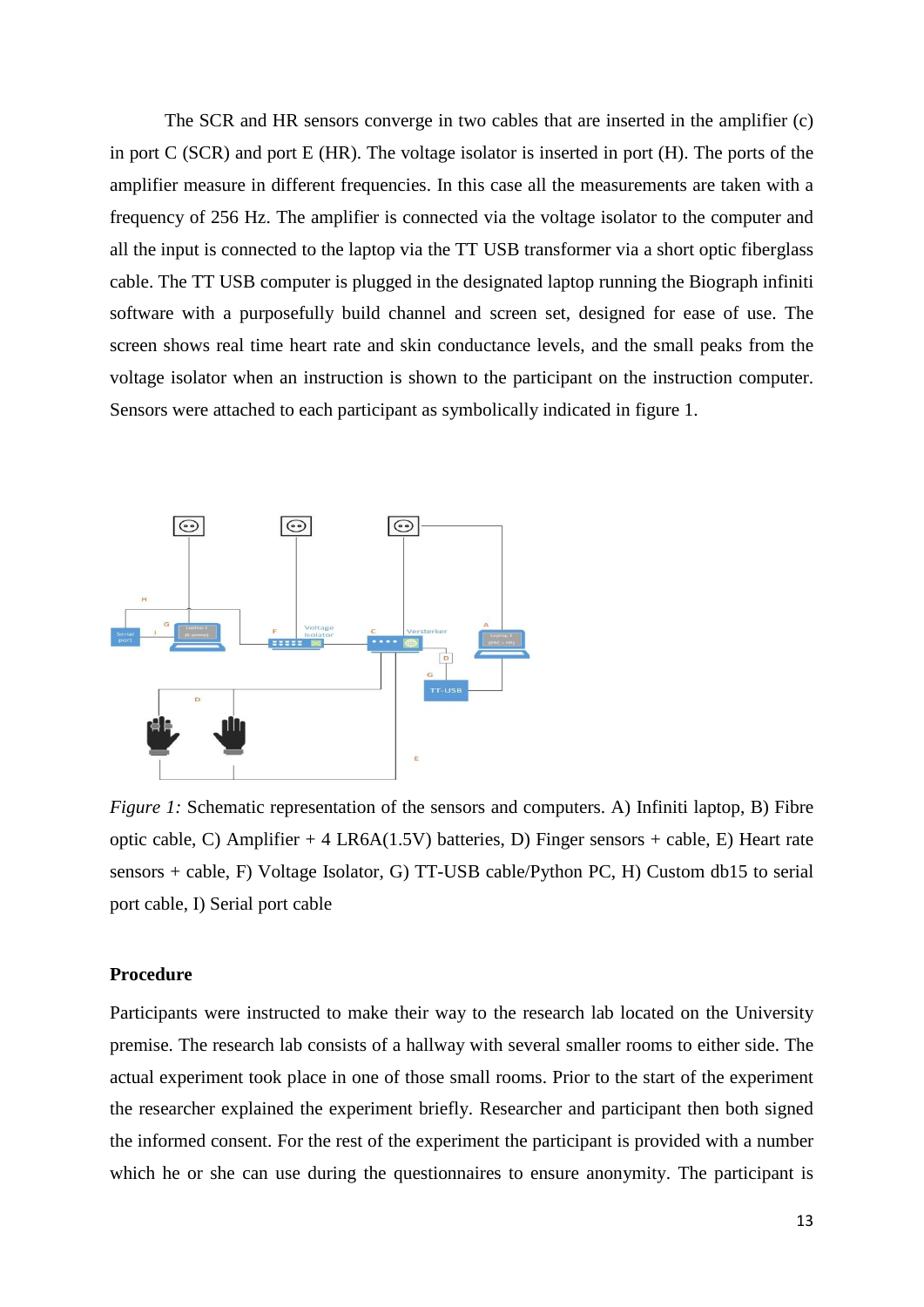asked to take place behind the computer for the IRS/NEO-FFI and demographic questionnaires and fill them both out. If the participant is of non-Dutch nationality he or she is further provided with a word list. The researcher then ensures the participant that he will be outside in case of questions and leaves the room. He asks the participant to knock if he or she completed both questionnaires.

After the participant finished the questionnaires, the research leader invites the confederate in the room as a second participant that gets his or her turn on the other computer later. To further strengthen the deception the confederate uses excuses such as being too early and/or greeting the participant by giving out a false name. Given the opportunity the researcher and the confederate improvise to ensure that the confederate is seen as another participant. The confederate is placed behind the infiniti laptop while the participant is relocated to the computer. This provides the illusion that the confederate is filling in the same questionnaires as the participant. After being asked to remove all jewelry and watches on both hands, the participant is attached to the sensors by the research leader as followed. The skin conductance sensors are placed on the middle phalanx of the index- and ring finger of the left hand. The researcher ensures, that the sensors are placed towards the skin of the fingers before closing the straps. The researcher also attached the EDA wrist sensor and the EKG sensors, but those measurements are beyond the scope of this research. While attaching the sensors on the participant the researchers explains each sensor and its functionality. After having placed all the sensors the researcher asks the participant if he has any further questions and answers them if necessary. Then the researcher asks the participant to reduce his movement to a minimum to ensure correct measurements and to get in a position where he or she can sit comfortably for eight to ten minutes. The recording function of the Biograph infiniti program is then started by either the researcher or the confederate before the instructions are started. The researcher further asks the confederate not to disturb or ask questions during the instructions.

During the experiment the researcher sits behind the participant. During the seventh instruction (the singing) the researcher may encourage the participant to sing, if he or she hesitates. He also reminds the participant to reduce his or her movement to a minimum. After the final sentence the researcher permits the participant to move again and he or she is asked to note their stress levels before, during and directly after the stressor took place. The measurements are stopped on the designated laptop and the experiment leader thanks the participant for his participation and the sensors are removed. The data is stored under the participant's assigned number for later analysis and the link with their scores on the big five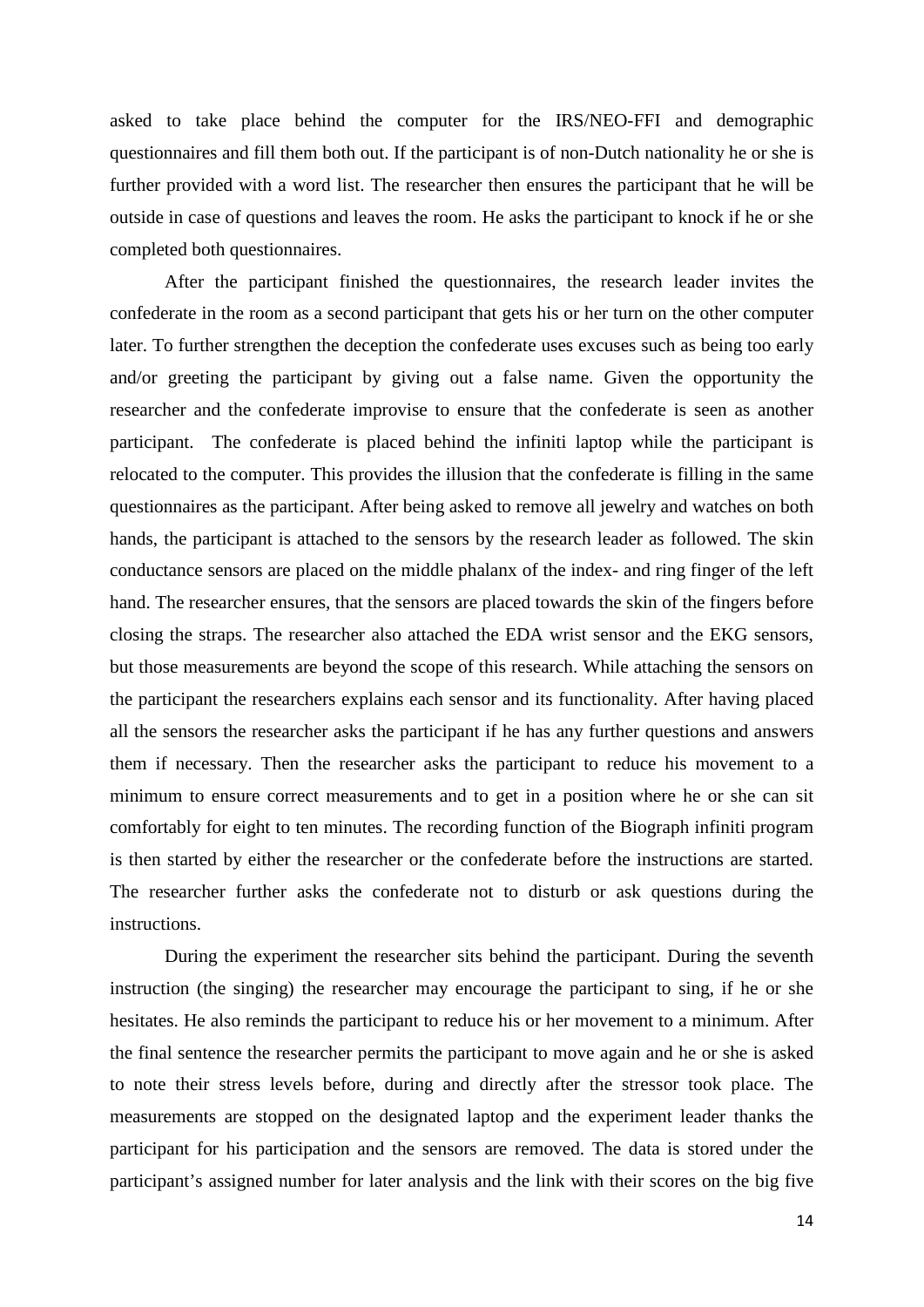and IRS test completed prior to this section. The participant is then informed about the deception and the true reason for the experiment and the SSST paradigm. Furthermore they are shown their results From the SCR and heart rate measurements. The researcher and the confederate explain the measurements to the participants if requested. Participants are asked if they believed the confederate was another participant or a researcher. The researchers also notes additional information. This information contains if the participant has really sung, if he started too soon or too early or if there were any additional complications during the experiment such as movement of the participant or technical difficulties with the sensors. The participants are asked by the researchers not to give any information about the research to other potential participants to ensure the authenticity of the measurement. Lastly, the participants are given contact information of all three researchers if they want to complain about the research, they also can leave behind contact information if they want to know more about the outcome of the research when completed.

#### **Data Analysis**

The following data analysis will be performed by using MATLAB and IBM SPSS Statistics Version 22. Per participant we will take the measurements of the number of Skin Conductance Responses during three measuring moments. The Baseline, the Anticipation (sixth instruction) and the singing (seventh instruction). Those will serve as dependent variables. Since the baseline phase is in total 2 minutes long, while the other phases are only 30 seconds long, we cannot take the measurement of the whole baseline. The baseline is split into four parts of respectively 30 seconds. We have chosen to take the second baseline interval for measurement. While the first interval of the baseline can still be biased by movement of the participant, the other baselines seem to be a better indicator. Due to the relatively long duration of the baseline, the participants could get nervous or distracted in the third and fourth interval of the baseline, which could result in an increase in skin conductance. We have chosen for the second interval of the baseline since we think that the participants are the most relaxed during this period. All preprocessing for calculating the mean number of responses per interval were performed with MATLAB by the instructor of this bachelor thesis (scripts available on request).

As independent variable we have chosen to use the conscientiousness score of each participant. Concerning the Conscientiousness score the participants were split into different independent groups based on research by McCrae and Costa Jr. (2004). In this revised version of the Neo-FFI questionnaire, 1492 participants filled in the questionnaire and had a mean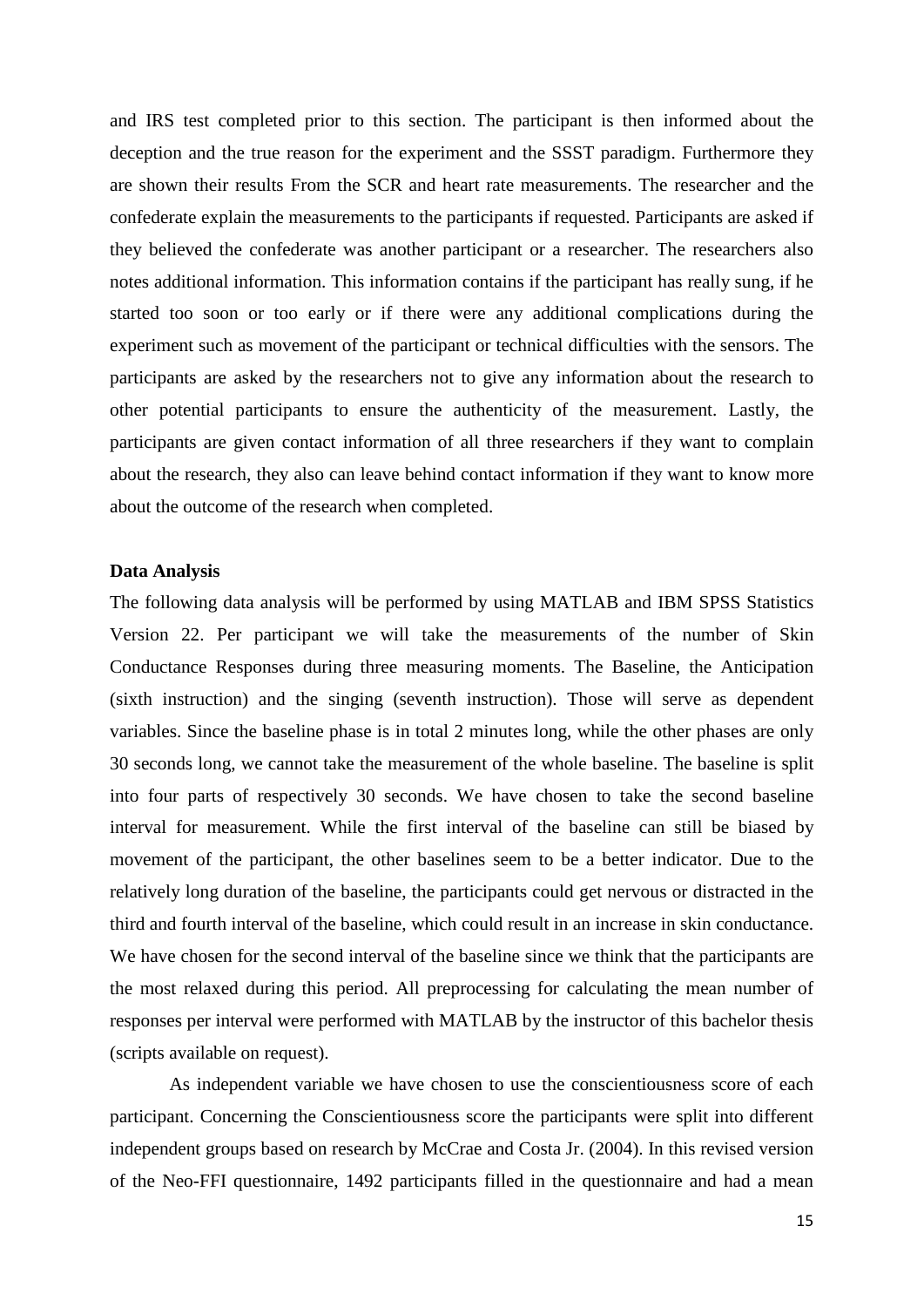score of 33.48 on the Conscientiousness trait with a standard deviation of 6.36. To classify our participants, we chose to label the participants within one SD of the Mean as "Average", those who score higher than one SD above the mean as "High" and those score two SD higher than the mean as "Very High". The persons who score lower than one SD than the mean are labeled as "low" and those who score more than two SD lower than the mean are labeled as "Very Low". This is further represented in Table 1.

Table 1

| $\ldots$ . $\ldots$ , $\ldots$ , $\ldots$ , $\ldots$ . $\ldots$ , $\ldots$ , $\ldots$ , $\ldots$ , $\ldots$ , $\ldots$ |                 |                     |  |
|------------------------------------------------------------------------------------------------------------------------|-----------------|---------------------|--|
| Label                                                                                                                  | NEO-FFI C-Score | $N$ of participants |  |
| Very Low                                                                                                               | $<$ 20          | $\theta$            |  |
| Low                                                                                                                    | $21 - 27$       | $\Omega$            |  |
| Average                                                                                                                | 28-39           | 16                  |  |
| High                                                                                                                   | $40 - 46$       | 22                  |  |
| Very High                                                                                                              | >47             | 14                  |  |

*Labels of Conscientiousness including the score on conscientiousness in the NEO-FFI the number of participants in each group of Conscientiousness*

In this research 16 participants scored "Average", 22 participants scored "High" and 14 participants scored "Very High" on Conscientiousness as seen in Table 1. There were no participants scoring "Low" or "Very Low".

Prior to the analysis, we performed a Saphiro Wilk test to control for normal distribution among all the gathered data. The data for the baseline in the "very High" group and the data for the Anticipation in the "very High" group are not normally distributed with p=0,010 and p=0,007 respectively (Appendix E, Table E1). Since the data cannot be computed into being normally distributed by the means of a logarithmical transformation, we have chosen to use non-parametric methods of measurement in the following analysis. Also, since the data is not normally distributed and we make use of non-parametric methods, instead of the mean we will use the median (M), which is typically used with non-parametric tests (Pappas & Depuy, 2004).

For further analysis concerning the mean Skin Conductance response, we will define two sorts of effects. The "Anticipation-Stress-effect" and the "Singing-Stress-effect". The "Anticipation-stress-effect" will be defined as a significant difference in skin conductance responses per measuring moment between the baseline and the anticipation. The Singing-Stress-effect will be defined as a significant difference in skin conductance responses per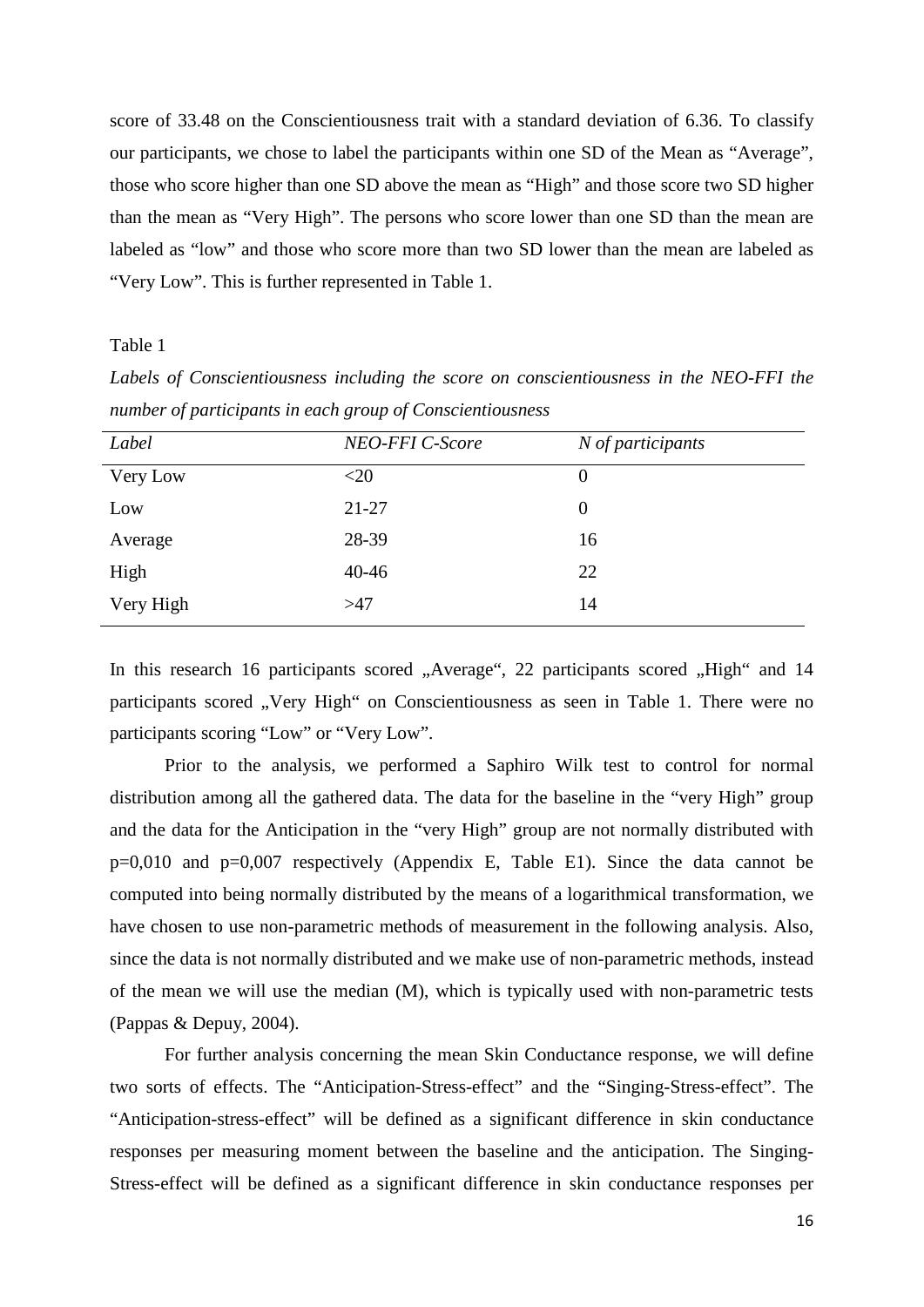measuring moment between the baseline and the singing. To see whether these effects took place, a Wilcoxon Signed Rank test is performed, indicating significant differences between the mean number of SCR during the three phases.

To analyze the relation between the groups of conscientiousness and the SCR, we performed several Kruskal Wallis tests to see if there are significant differences between the groups of conscientiousness during each of the measuring moments. In case of a significant difference between the groups of conscientiousness during one of the measuring moments, a Mann-Whitney-U test was performed to see between which groups of conscientiousness the significant difference can be found.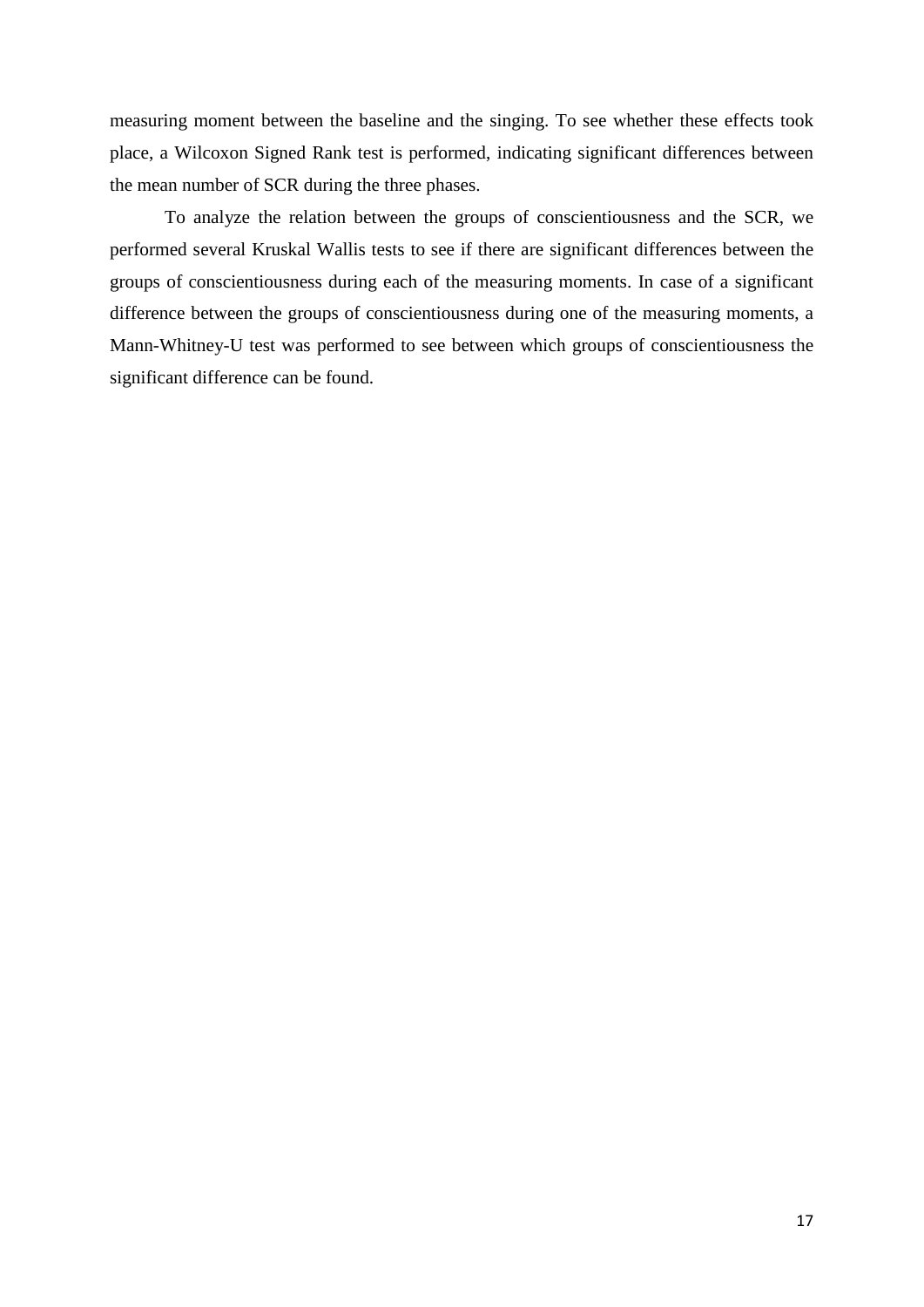### **Results**

Based on the Wilcoxon Signed Ranks Test, we can see, that there are significant differences between all three measuring moments concerning the mean number of SCR in all three groups (See Table 2). This means that the mean number of SCR is highest in the Singing phase  $(M=4, SD=1.98)$ , followed by the anticipation phase  $(M=3, SD=1.78)$  and lowest during the Baseline (M=1.5, SD=1.71) among all participants. A graphical representation can be found in figure 2.



**Groups of Conscientiousness** 

*Figure 2:* The number of SCR during Baseline, Anticipation and Singing for the three measuring moments in the three different groups of conscientiousness. The error bars represent the minimum and maximum SCR. The black lines indicate the median. The points above the plots represent outliers.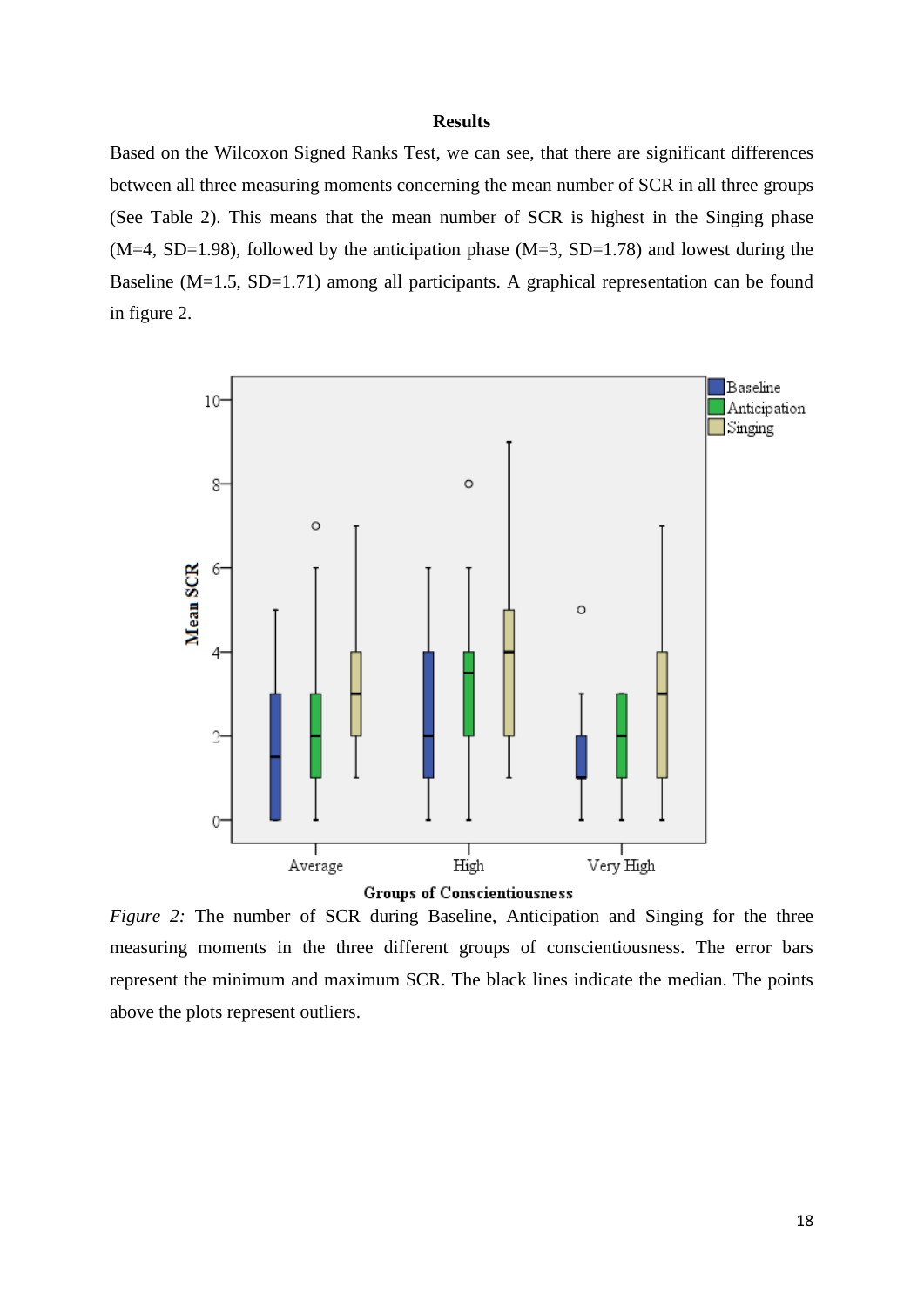# Table 2

*Wilcoxon Signed Ranks Test of differences between the mean SCR during the three measuring moments in all individuals. A p value smaller than 0.05 indicates a significant difference*

| Source                  |          |          |
|-------------------------|----------|----------|
| Anticipation – Baseline | $-3.102$ | .002     |
| $Singing - Baseline$    | $-4.749$ | ${<}001$ |
| Singing - Anticipation  | $-2.986$ | .003     |

By performing a Kruskal Wallis test, we can see, that there are significant differences between the groups of conscientiousness during the Anticipation phase (Chi-Square= 8.986, p=0.011). There are no significant differences of the groups during the measuring moments "Baseline" and "Singing" between the three groups. (Table 3).

# Table 3

*Kruskal Wallis test of the effect of the variable "Conscientiousness" on the three measuring moments A p value smaller than 0.05 indicates a significant difference between the groups of conscientiousness*

| Source                  | Chi-Square | df |      |  |
|-------------------------|------------|----|------|--|
| Three measuring moments |            |    |      |  |
| <b>Baseline</b>         | 5.874      |    | .53  |  |
| Anticipation            | 8.986      | 2  | .011 |  |
| Singing                 | 2.957      |    | .228 |  |

To further investigate the differences of the groups during the anticipation, we performed several Mann-Whitney tests to test between which groups we can make out a significant difference. There is a significant difference between the "Very High" and the "High" group  $(z=2.964, p=0.003)$ . There is no further significant difference between the "Very High" and the "Average" group or the "High" and the "Average" group, but we should note that the difference between those two groups is not far from being significant. (Table 4).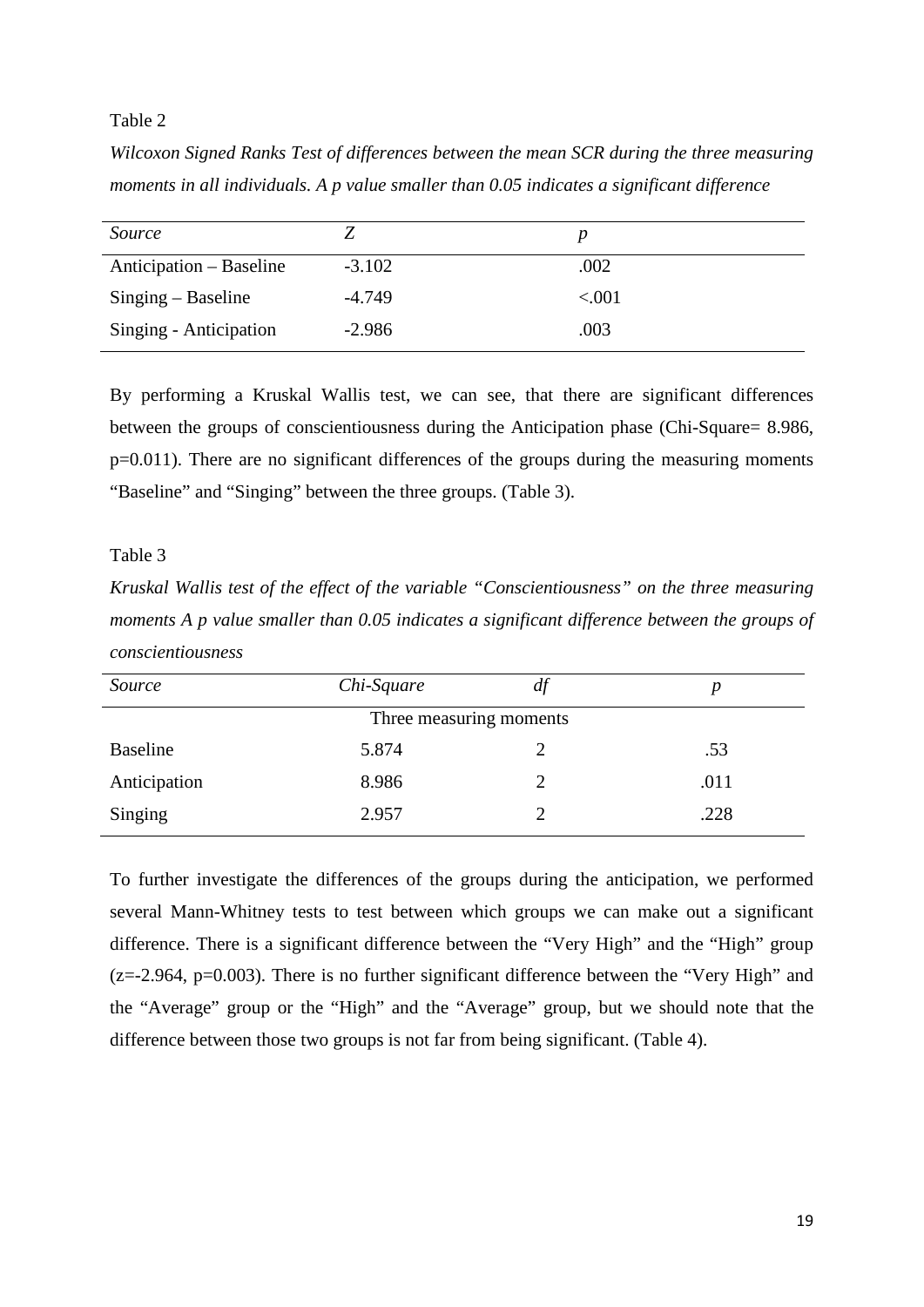# Table 4

*Mann-Whitney U test of the different groups of conscientiousness during the Anticipation phase. A p-value smaller than 0.05 indicates a significant difference between the two compared groups.*

| Source                     | Mann-Whitney U |          |      |
|----------------------------|----------------|----------|------|
| Very $High - High$         | 64.5           | $-2.964$ | .003 |
| Very High – Average $92.5$ |                | $-.837$  | .423 |
| $High - Average$           | 115            | $-1.832$ | .073 |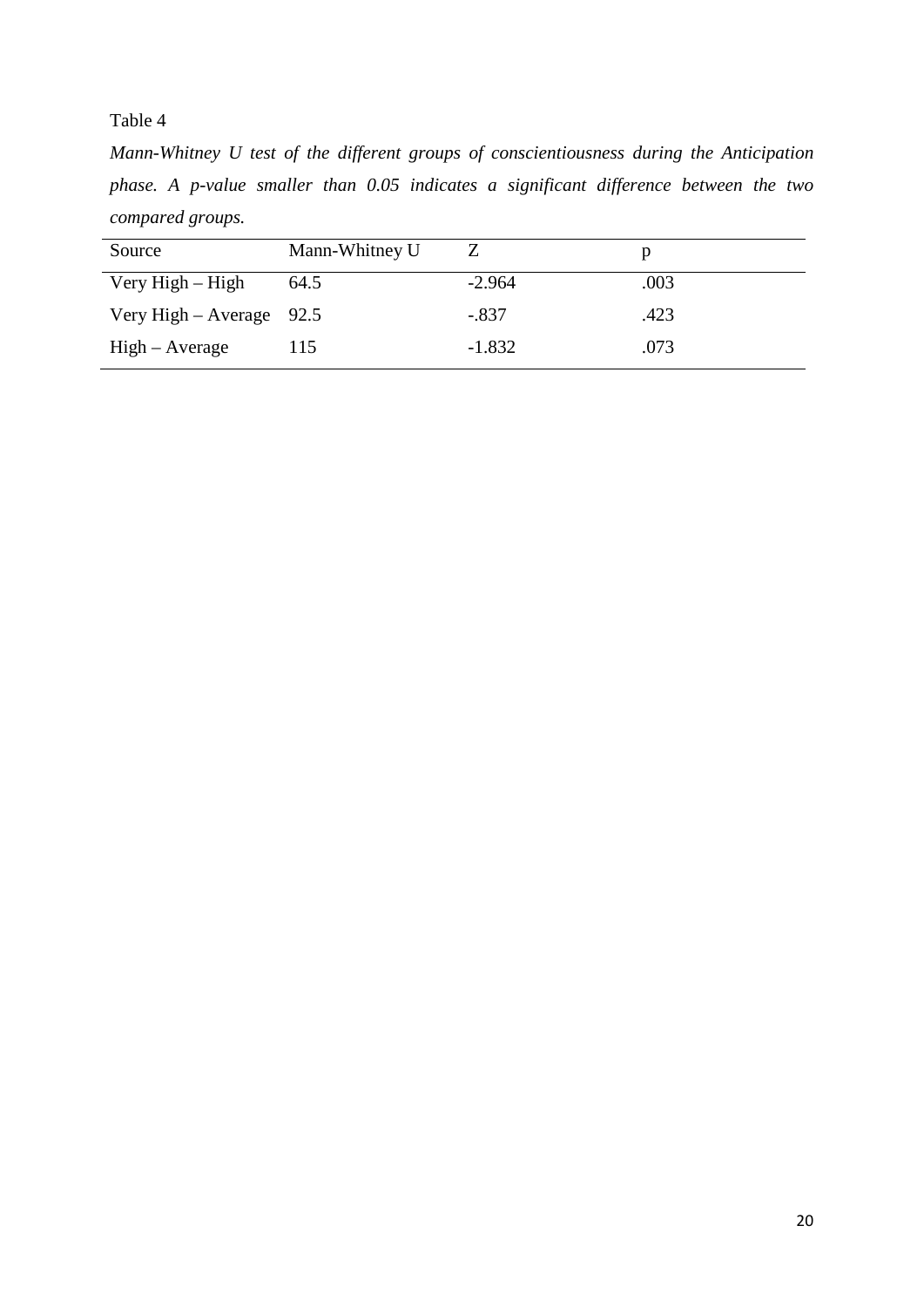#### **Discussion**

Based on the newly developed Sing-A-Song-Stress Test (SSST), a stress inducing paradigm to elicit social stress individuals (Brouwer & Hogerforst, 2014) we conducted research on the relation between the personality trait of conscientiousness and skin conductance. To do this, an alternate version of the SSST was developed and implicated in laboratory research with the addition of the NEO-FFI to assess personality traits in individuals. The aim of our study was twofold. On the one hand, we wanted to test whether our version of the SSST can elicit stress in a similar fashion than its predecessor. On the other hand, we wanted to clarify the relation between the skin conductance and conscientiousness.

#### **Main Findings**

One of the main objectives of this research was to test whether our version of the SSST fulfills the requirement of inducing stress in individuals. In terms of skin conductance, our version of the SSST has proven to be an effective means to do so. Considering the significant difference in mean skin conductance responses during the Anticipation and during the singing in comparison with the baseline we can say that the former named "Anticipation-Stress Effect" and the "Singing-Stress effect" took place in all participants, which supports our first hypothesis. The former version of the SSST already featured a variety of advantages in comparison to other paradigms such as the TSST. Those advantages involved shorter duration, the feature of a sudden, clear stressor, the possibility of investigating physiological response in a short time window and minimized equipment (Brouwer & Hogerforst, 2014). In addition to those advantages, our version of the SSST reduces the resource cost to one confederate. Furthermore our paradigm featured an additional baseline phase before and after the screen instructions. By this, the paradigm does not only feature neutral or stressful stimuli, but also periods of time where no additional external stimulation takes place.

Another objective of the study was to find out whether there was a difference in SCR between individuals depending on their score on conscientiousness. Although people in the "Very High" group had a significantly lower number of mean SCR during the anticipation phase, we did not find a similar relation during the other two phases. Neither did we find any significant differences between "Average" and "High" Conscientiousness or "Average" and "Very High" Conscientiousness. Prior to this research we hypothesized that stress in the individuals in our research will correlate negatively with their level of conscientiousness. This means that the higher the level of conscientiousness, the lower the expected stress. Our research cannot fully confirm this expectation. Since the measures of skin conductance clearly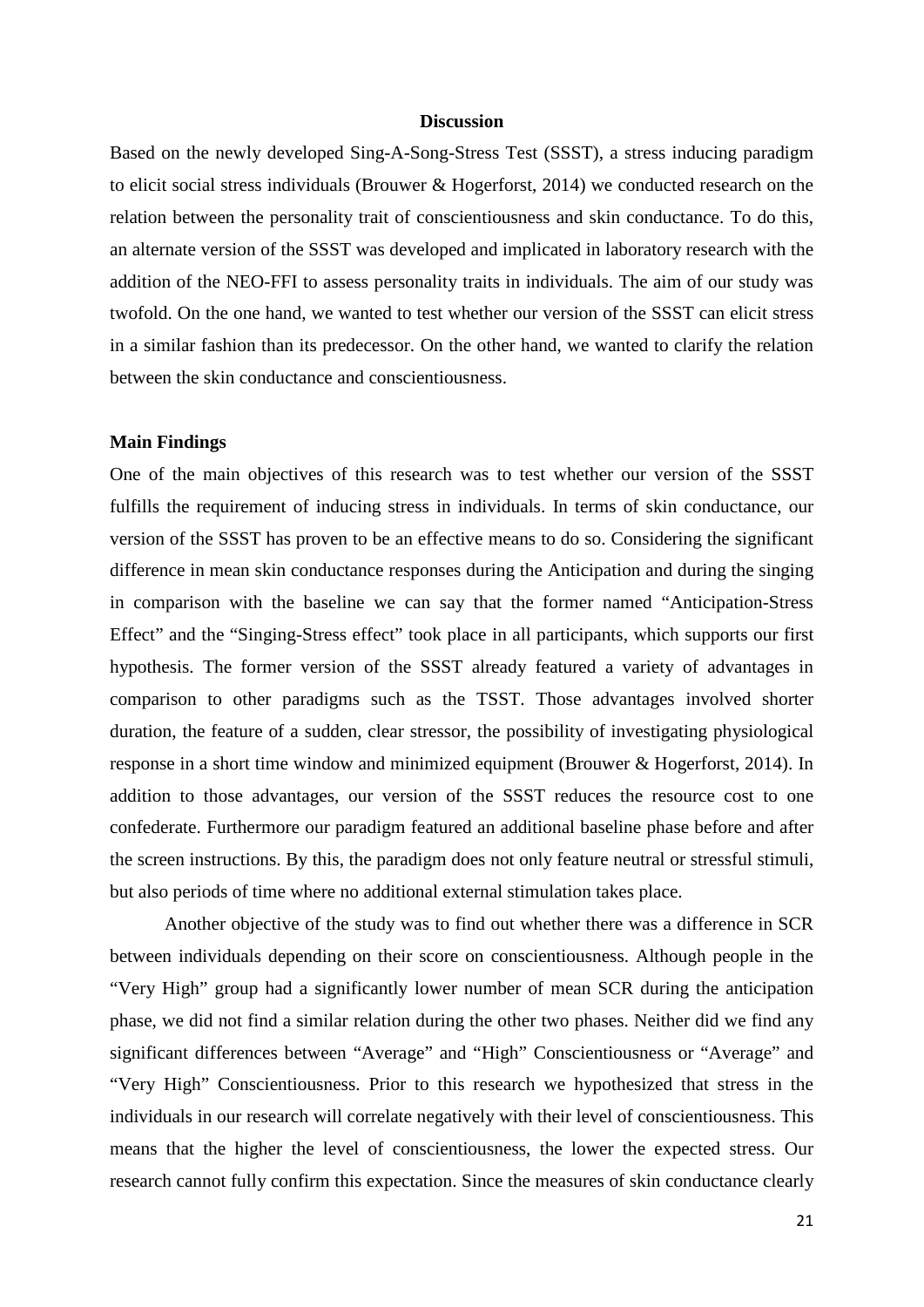indicated stress to be higher during the anticipation and the singing than in the baseline in all individuals, we can rule out a lack of stress as a problem for these unclear results. Research led by Brouwer and colleagues (2014) did in fact find a negative correlation between stress and conscientiousness measured by heart rate, but not in skin conductance. Unfortunately, the measurement of heart rate in the experiment was beyond the scope of this study so that no further explanations can be given. Still, the existing data set provides information for further examination of this relation. A possible explanation could be a lack of time for the individuals to prepare themselves. In research led by Besser and Shackelford (2007) high conscientiousness was related to high stress tolerance because the participants scoring high on conscientiousness where better organized, leaving them more time to effectively deal with stress. In our research the stressor was sudden and unexpected, which left the participants hardly any time to prepare themselves.

### **Limitations**

In our study, we tried to classify our participants in five different groups of conscientiousness based on research by McCrae and Costa Jr. (2004). These groups ranged from "Very Low" to "Very High". Unfortunately all of our participants were scoring in such a manner that they were classified "Average" or higher. In this case we do not have any participant in the groups "Very Low" and "Low". Since we did not have any participants in the lower groups of conscientiousness trying to find an answer on the second hypothesis was limited. The second hypothesis we stated included the difference between high conscientiousness and low conscientiousness individuals. Since there were no participants that could clearly be defined as low conscientiousness (classified as "Very Low" or "Low") it is difficult to release any clear statements about this hypothesis. The absence of two groups of conscientiousness can be a result of two different factors. On the one hand our sample of individuals can be exceptionally high on conscientiousness resulting in no persons in the lower two groups. On the other hand the norm scores we used to categorize the individuals may not be suitable for this research. A possible implication for further research and analysis could be the comparison with other norm scores and, if suitable, the replacement of the old ones. As possible other norm scores those proposed by Hoeksstra, Ormel and De Fruyt (1996) could be used. Also research led by Salter-Pedneault, Ruef and Orr (2010) proposed the use of Neo-Pi-R scoring software (Costa & McCrae, 1992) to calculate t-score profiles for each participant, which could be used to categorize them in terms of personality traits.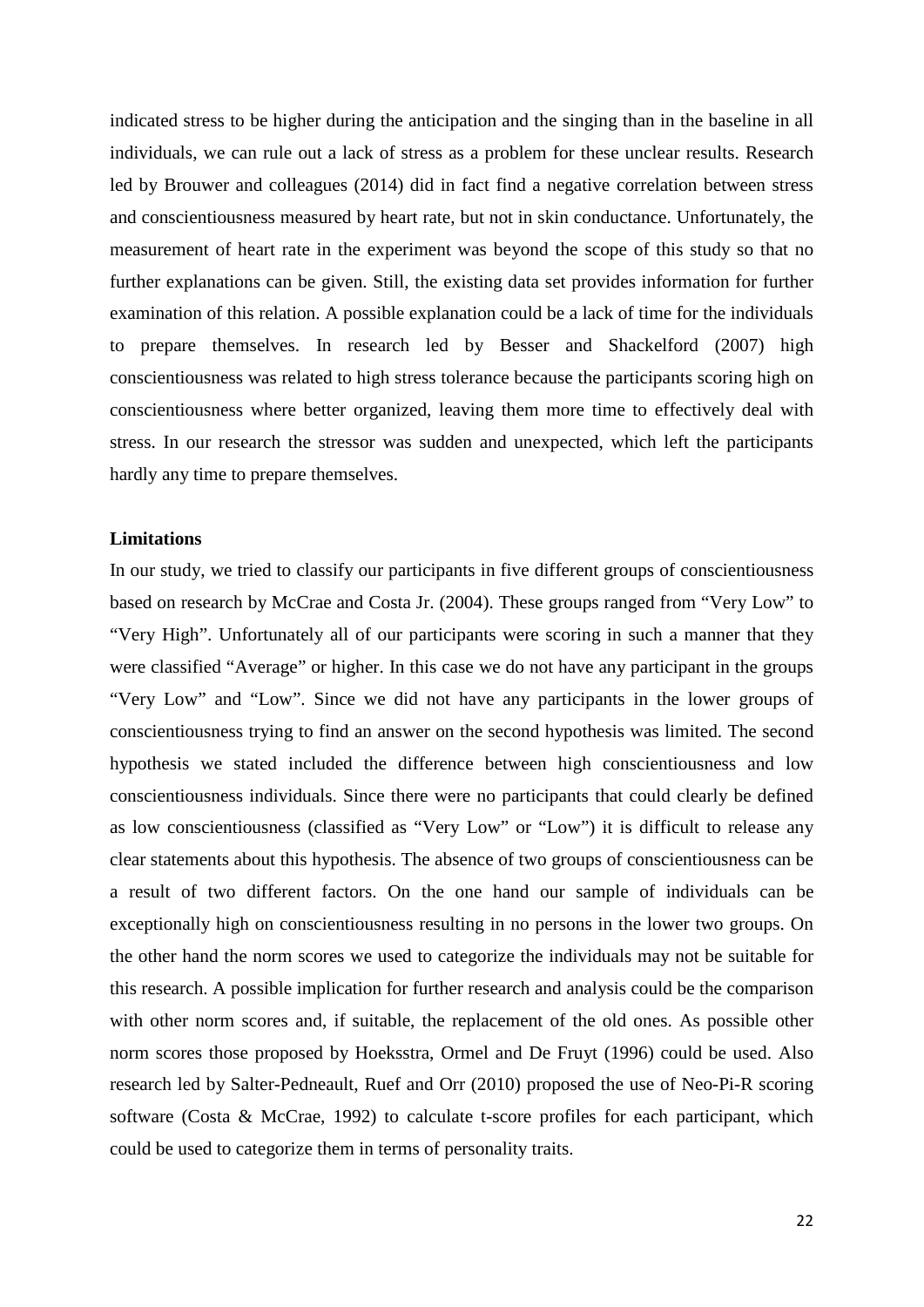#### **Future research**

While the relation between conscientiousness and stress still remains unclear our version of the stress paradigm has been shown useful to induce stress under controlled laboratory conditions. Due to its flexibility and relatively low resource costs, the test is suitable for many further implications regarding stress.

Factors that are often related to stress are health and health related behavior (Quick, Murphy & Hurrell Jr., 1992). Individual differences in stress can be a result of sleep of food deprivation (Coenen & Van Luijtelaar, 1985) or the abuse of substances such as marijuana, alcohol or cigarettes (Taylor, 2004). Our version can be used to further clarify the relation between health behavior and Stress. It already contains two valid measurements for stress, skin conductance and heart rate and can easily be combined with health related questionnaires such as The Personal Experience Screening Questionnaire (PESQ) (Winters, 1992).

Future research can also be carried out in the field of stress and different coping mechanisms. The SSST can be used in combination with measurements of coping. By using general measurements of coping such as the coping style questionnaire (Roger, Jarvis & Najarian, 1993), we can further clarify the role coping styles and psychophysiological measurement. Hereby the effectiveness and impact of different coping styles can be further analyzed since this is a factor which needs further clarification (Oakland & Ostell, 1996). The paradigm can also be used to study coping flexibility as measured by the Flex (Schwartz and Daltroy, 1991) and a modification of the Ways of Coping Checklist (Folkman and Lazarus. 1980) in combination with Skin Conductance.

In addition further research can be carried out regarding the relation between the subjective experience of stress and psychophysiological measurement. Research indicates that stress also can be seen as a subjective experience which depends on the evaluation of the situation (Cooper, Dewe & O'Driscoll, 2001; Lazarus, 1993). It is also suggested that subjective stress and physiological measurements can have influence on each other (Bell et al., 2001). Further research can be carried out to further clarify this relation. The inclusion of the subjective stress measurement in our version of the SSST makes this paradigm suitable for research in this field.

# **Conclusion**

In conclusion, our research has proven the point, that our version of the SSST increased stress in all participants. The expected Anticipation-Stress effect and Singing-Stress effect both took place. This means that our test can be put in line with other similar stress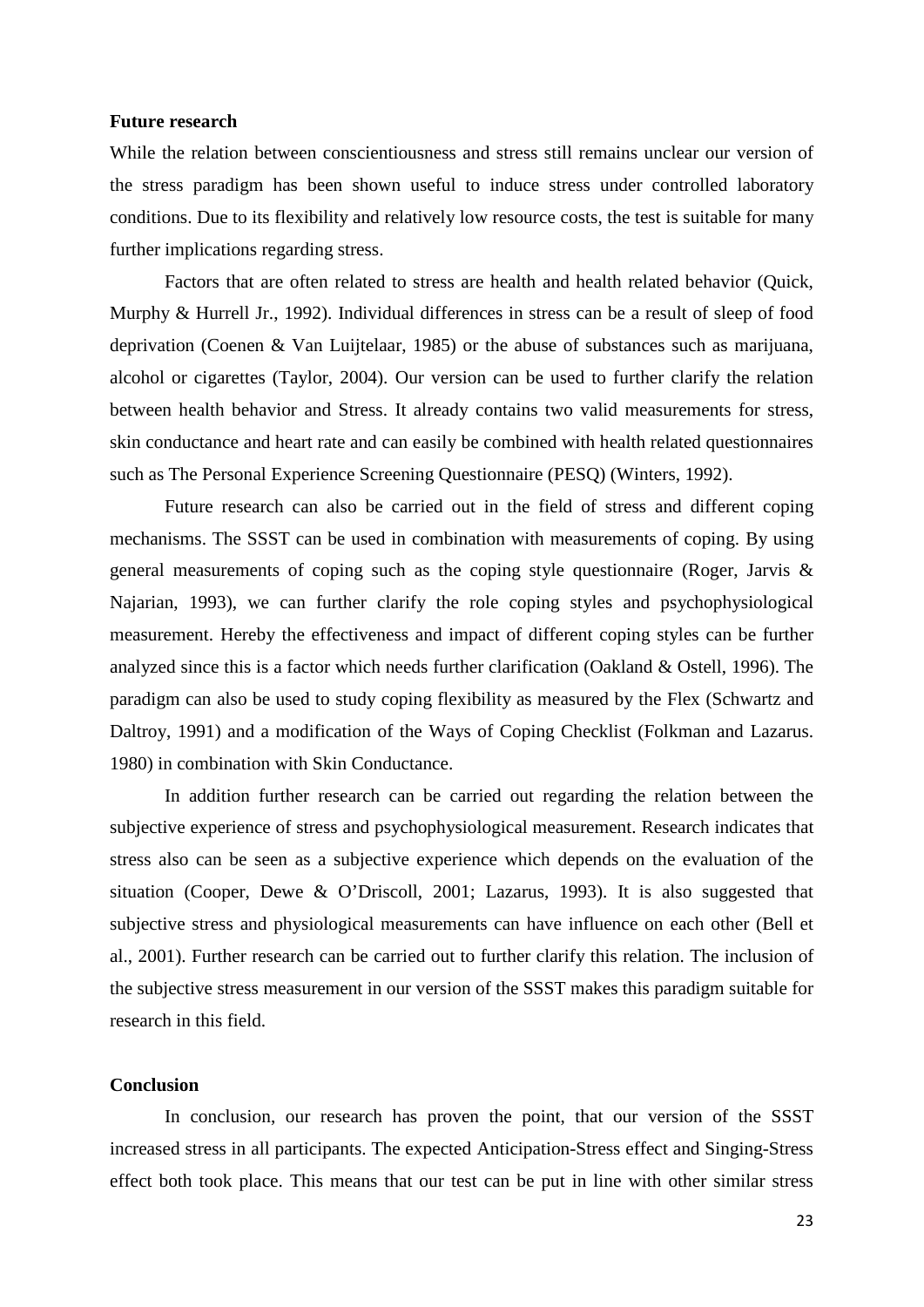inducing paradigms such as the TSST or the MAT. We could not confirm any differences between High- and low conscientiousness individuals in terms of mean SCR. This problem can be due to the main limitation, namely the missing comparison with lowconscientiousness, a problem that could be solved in future research via different norm scores. Furthermore we can agree with Brouwer and colleagues (2014) that the relation between conscientiousness and physiology still remains unclear and more research has to be carried out. Nevertheless has our version of the SSST proven the point to be an easy, low-resource means of inducing stress which makes it suitable for further research. This possible further research includes the extension of the theoretical framework about stress in relation with factors such as health or substance abuse, coping or the relation with subjective measurements of stress.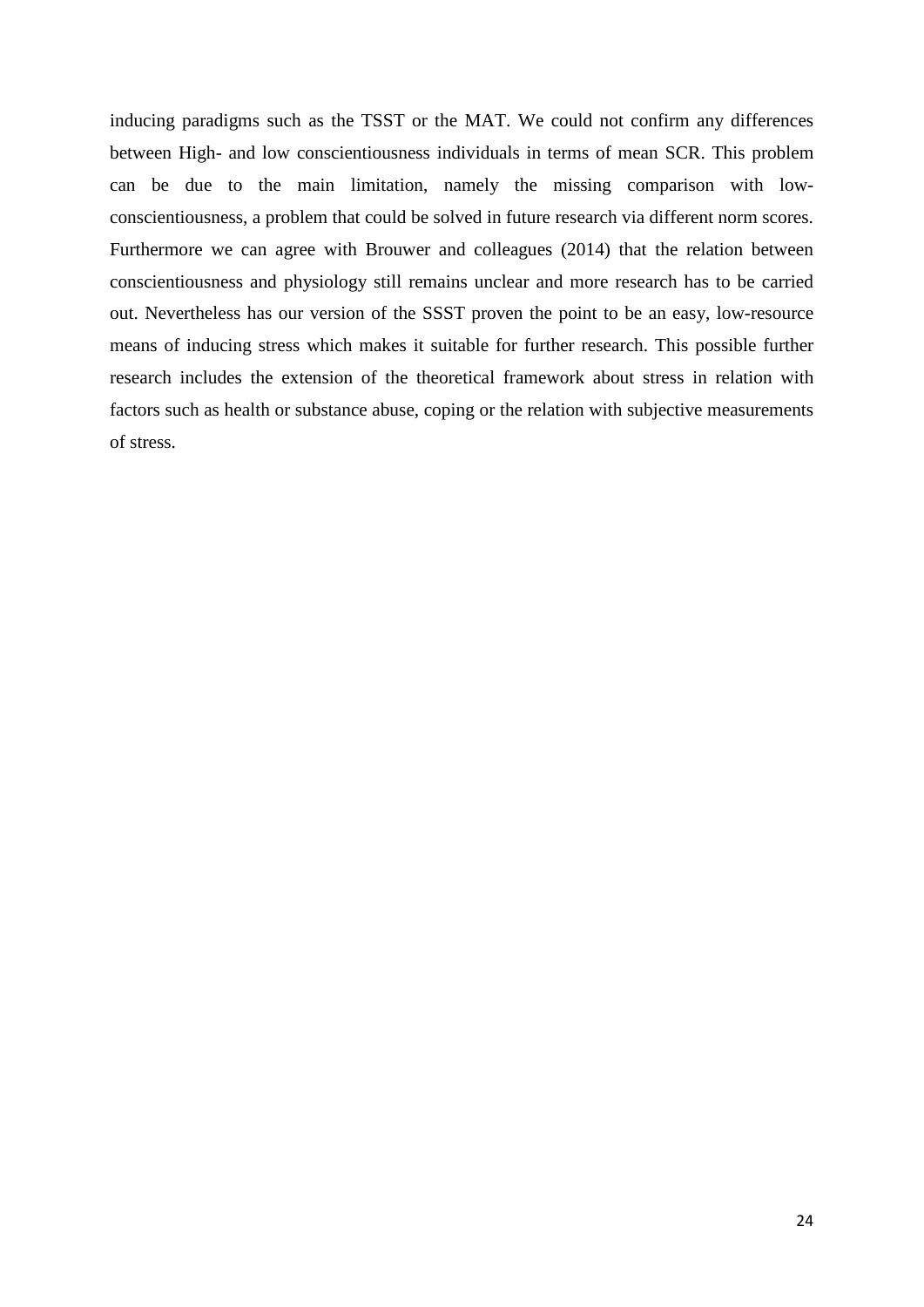# **Acknowledgements**

Thanks to the Nederlandse Organisatie voor toegepast-natuur-wetenschappelijk onderzoek (TNO) for providing the NEO-FFI and IRS questionnaires. Thanks to Ward Venrooij (TNO) for setting up the online-questionnaire processing the data of the participants. Thanks to the University of Twente for providing the hard- and software used to measure heart rate and skin conductance.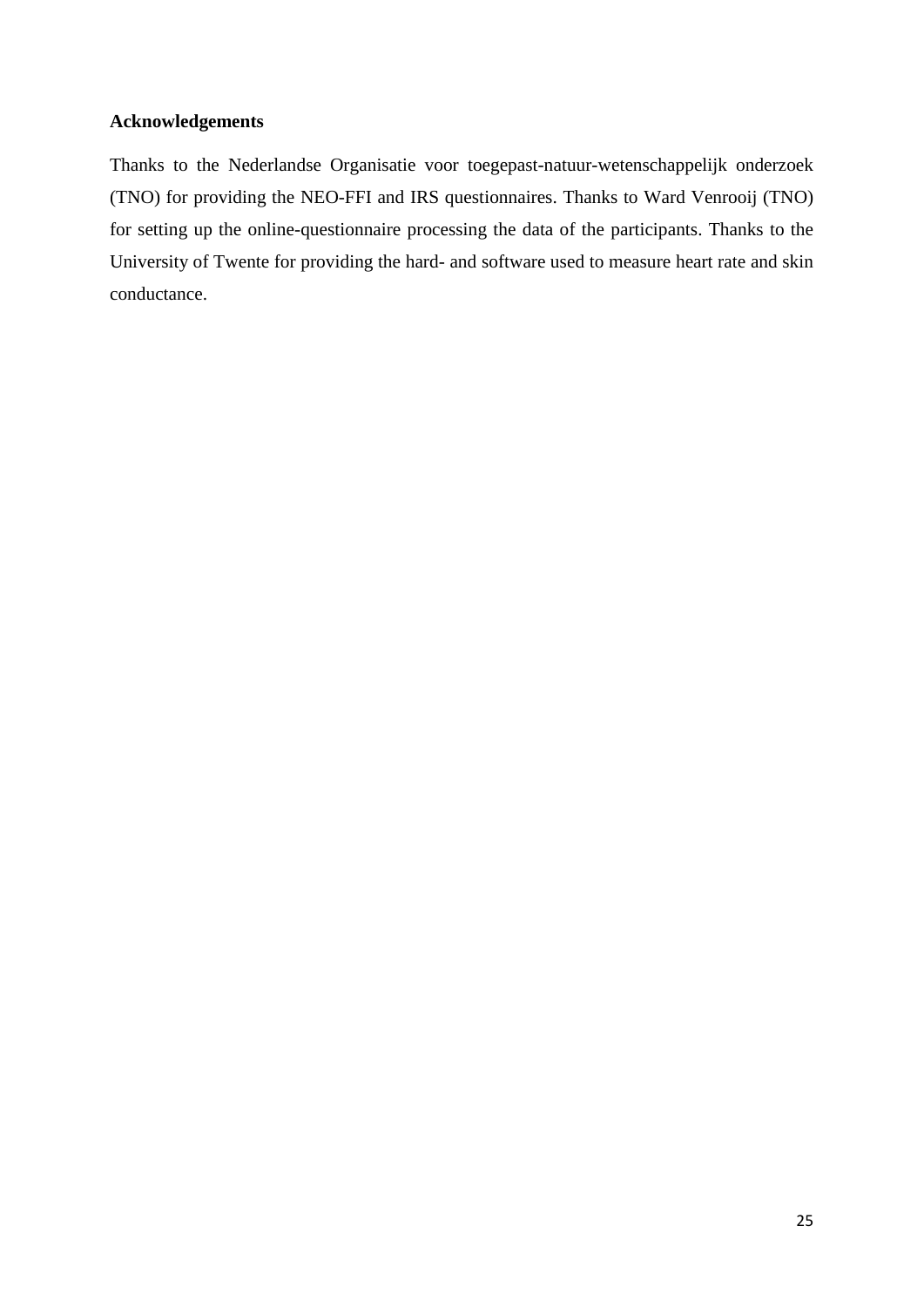#### **References**

- Bell, P. A., Green, T., Fisher, J. D., & Baum, A. (2001). Environmental Psychology.—. *Fort Worth*, *5*.
- Besser, A., & Shackelford, T. K. (2007). Mediation of the effects of the big five personality dimensions on negative mood and confirmed affective expectations by perceived situational stress: A quasi-field study of vacationers. *Personality and Individual Differences*, *42*(7), 1333-1346.
- Bogg, T., & Roberts, B. W. (2004). Conscientiousness and health-related behaviors: a metaanalysis of the leading behavioral contributors to mortality.*Psychological bulletin*, *130*(6), 887.
- Boucsein, W. (2012). *Electrodermal Activity* (2nd ed.). Boston, MA: Springer; Springer US.
- Brouwer, A. M., & Hogervorst, M. A. (2014). A new paradigm to induce mental stress: the Sing-a-Song Stress Test (SSST). *Frontiers in neuroscience*, *8*.
- Brouwer, A., van Schaik, M., Korteling, J., van Erp, J., & Toet, A. (2014) Neuroticism, Extraversion, Conscientiousness and Stress: Physiological Correlates.
- Burdick, J., Dyck,van, B., Bargen, von, W. (1982). Cardiovascular variability and introversion/extraversion, neuroticism and psychotism. *J Psvchosom Res*
- Coenen, A. M. L., & Van Luijtelaar, E. L. J. M. (1985). Stress induced by three procedures of deprivation of paradoxical sleep. *Physiology & behavior*, *35*(4), 501-504.
- Cooper, C. L., Dewe, P. J., & O'Driscoll, M. P. (2001). *Organizational stress: A review and critique of theory, research, and applications*. Sage.
- Costa, P. T., & McRae, R. R. (1985). NEO Personality Inventory--Form R.
- Costa, P. T., & McCrae, R. R. (1992). *Revised neo personality inventory (neo pi-r) and neo five-factor inventory (neo-ffi)* (Vol. 101). Odessa, FL: Psychological Assessment Resources.
- Costa, P. T., & McCrae, R. R. (2008). The revised neo personality inventory (neo-pi-r). *The SAGE handbook of personality theory and assessment*, *2*, 179-198.
- Dawson, M. E., Schell, A. M., & Filion, D. L. (2007). *The electrodermal system*. In J. T. Cacioppo,L. G. Tassinary, & G. G. Berntson (Eds.), Handbook of psychophysiology (pp. 159–181). New York: Cambridge University Press.
- Dickerson, S. S., & Kemeny, M. E. (2004). Acute stressors and cortisol responses: a theoretical integration and synthesis of laboratory research.*Psychological bulletin*, *130*(3), 355.
- Eysenck, H. J. (1950). *Dimensions of personality* (Vol. 5). Transaction Publishers.
- Fibiger, W., & Singer, G. (1984). Physiological changes during physical and psychological stress. *Australian journal of psychology*, *36*(3), 317-326.
- Fibiger, W., & Singer, G. (1984). Urinary dopamine in physical and mental effort. *European journal of applied physiology and occupational physiology*,*52*(4), 437-440.
- Friedman, H. S., Tucker, J. S., Schwartz, J. E., Tomlinson-Keasey, C., Martin, L. R., Wingard, D. L., & Criqui, M. H. (1995). Psychosocial and behavioral predictors of longevity: The aging and death of the" Termites.". *American Psychologist*, *50*(2), 69.
- Folkman, S., & Lazarus, R. S. (1980). An analysis of coping in a middle-aged community sample. *Journal of health and social behavior*, 219-239.
- Forsman, L. (1980). Habitual catecholamine excretion and its relation to habitual distress. *Biological psychology*, *11*(2), 83-97.
- Fowles, D. C., Roberts, R., & Nagel, K. E. (1977). The influence of introversion/extraversion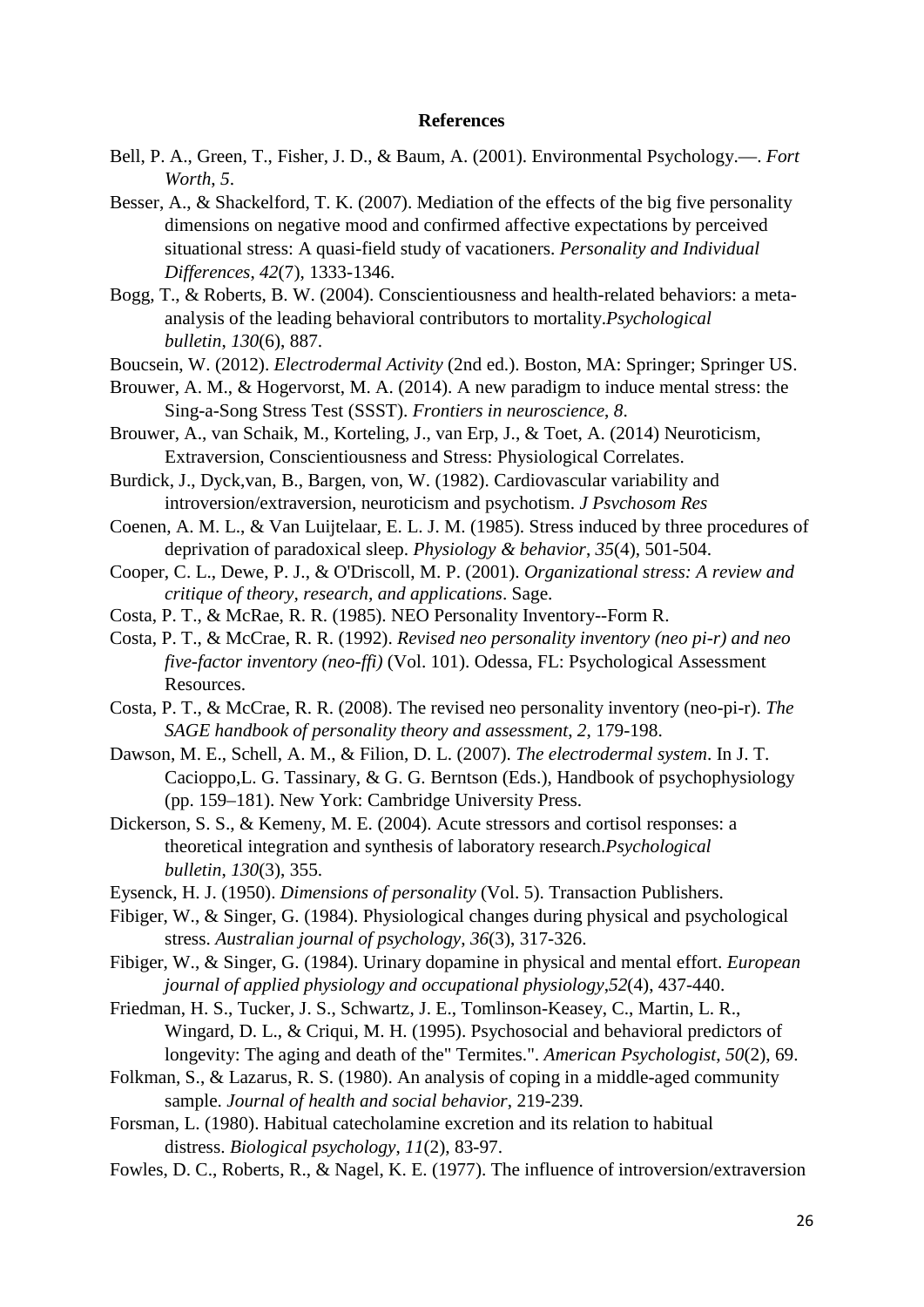on the skin conductance response to stress and stimulus intensity. *Journal of Research in Personality*, *11*(2), 129-146.

- Gartland, N., O'Connor, D. B., Lawton, R., & Ferguson, E. (2014). Investigating the effects of conscientiousness on daily stress, affect and physical symptom processes: A daily diary study. *British journal of health psychology*, *19*(2), 311-328.
- Gramstad, T. O., Gjestad, R., & Haver, B. (2013). Personality traits predict job stress, depression and anxiety among junior physicians. *BMC medical education*, *13*(1), 150.
- Geen, R. G. (1984). Preferred stimulation levels in introverts and extroverts: Effects on arousal and performance. *Journal of Personality and Social Psychology*, *46*(6), 1303.
- Hinton, J. W., & Craske, B. (1977). Differential effects of test stress on the heart rates of extraverts and introverts. *Biological Psychology*, *5*(1), 23-28.
- Hoekstra, H. A., Ormel, J., & De Fruyt, F. N. E. O. (1996). NEO persoonlijkheidsvragenlijsten NEO-PI-R en NEO-FFI. Handleiding. *Lisse: Swets & Zeitlinger*.
- Houtman, I. L., & Bakker, F. C. (1991). Individual differences in reactivity to and coping with the stress of lecturing. *Journal of Psychosomatic Research*, *35*(1), 11-24.
- Huther, M., & Henry, J. (1991). *Recommendation for Hot-Spot Stress Definition in Welded Joints*. International Institute of Welding.
- Kahn, R. L., & Byosiere, P. (1992). Stress in organizations.
- Katkin, E. S. (1975). Electrodermal lability: A psychophysiological analysis of individual differences in response to stress. *Stress and anxiety*, *2*, 141-176.
- Kilpatrick, D. G. (1972). Differential responsiveness of two electrodermal indices to psychological stress and performance of a complex cognitive task.*Psychophysiology*, *9*(2), 218-226.
- Kirschbaum, C., Pirke, K. -., & Hellhammer, D. H. (1993). The "Trier Social Stress Test"-a Tool for Investigating Psychobiological Stress Responses in a Laboratory Setting. *Neuropsychobiology*, *28*, 76-81.
- Komulainen, E., Meskanen, K., Lipsanen, J., Lahti, J. M., Jylhä, P., Melartin, T., ... & Ekelund, J. (2014). The Effect of Personality on Daily Life Emotional Processes. *PloS one*, *9*(10), e110907.
- Lazarus, R. S. (1993). Coping theory and research: past, present, and future.*Psychosomatic medicine*, *55*(3), 234-247.
- Lee‐Baggley, D., Preece, M., & DeLongis, A. (2005). Coping with interpersonal stress: Role of Big Five traits. *Journal of personality*, *73*(5), 1141-1180.
- Lorr, M. (1986). *Interpersonal style inventory (ISI): Manual*. Western Psychological Services
- McCrae, R. R., & Costa Jr, P. T. (1985). Openness to experience. *Perspectives in personality*, *1*, 145-172.
- McCrae, R. R. (1990). Traits and trait names: How well is Openness represented in natural languages?. *European Journal of Personality*, *4*(2), 119-129.
- McCrae, R. R., & Costa Jr, P. T. (2004). A contemplated revision of the NEO Five-Factor Inventory. *Personality and Individual Differences*, *36*(3), 587-596.
- Murray, H. A., & Kluckhohn, C. (1948). Outline of a conception of personality.
- Nater, U. M., Hoppmann, C., & Klumb, P. L. (2010). Neuroticism and conscientiousness are associated with cortisol diurnal profiles in adults—role of positive and negative affect. *Psychoneuroendocrinology*, *35*(10), 1573-1577.
- Oakland, S., & Ostell, A. (1996). Measuring coping: A review and critique.*Human Relations*, *49*(2), 133-155.
- Pappas, P. A., & DePuy, V. (2004). An overview of non-parametric tests in SAS: when, why,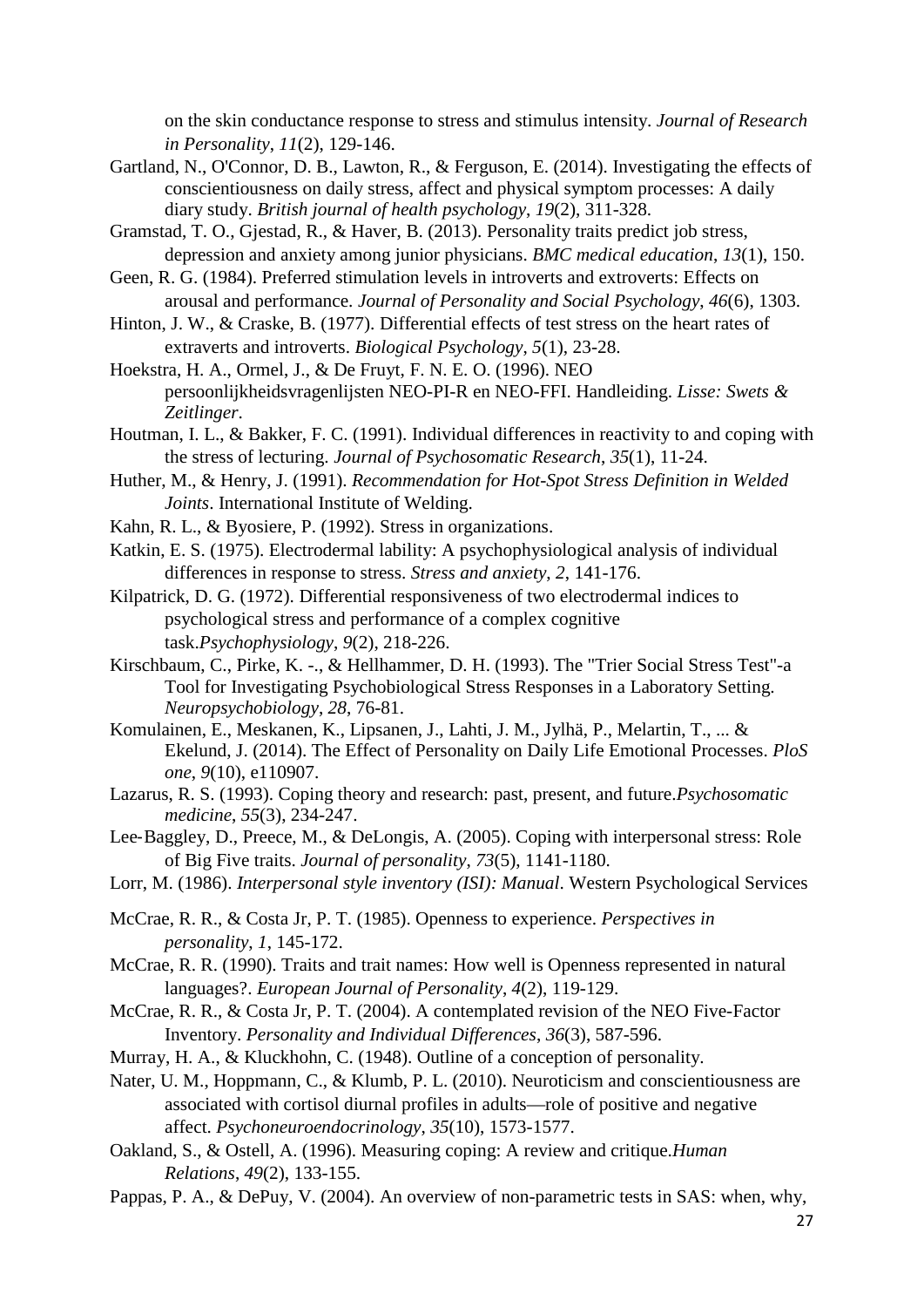and how. *Paper TU04. Duke Clinical Research Institute, Durham*, 1-5.

- Quick, J. C. E., Murphy, L. R., & Hurrell Jr, J. J. (1992). *Stress & well-being at work: Assessments and interventions for occupational mental health*. American psychological association.
- Roger, D., Jarvis, G., & Najarian, B. (1993). Detachment and coping: The construction and validation of a new scale for measuring coping strategies.*Personality and Individual Differences*, *15*(6), 619-626.
- Sackett, P. R., & Walmsley, P. T. (2014). Which Personality Attributes Are Most Important in the Workplace?. *Perspectives on Psychological Science*,*9*(5), 538-551.
- Salters-Pedneault, K., Ruef, A. M., & Orr, S. P. (2010). Personality and psychophysiological profiles of police officer and firefighter recruits. *Personality and Individual Differences*, *49*(3), 210-215.
- Schwartz, C. E., & Daltroy, L. H. (1991). Measuring coping flexibility: Development of the Flex measure. In *Poster presented at the annual meeting of the Society of Behavioral Medicine, San Francisco*.
- Selye, H. (1975). Confusion and controversy in the stress field. *Journal of human stress*, *1*(2), 37-44.
- Selye, H. (1976). *Stress in health and disease* (pp. 1-1256). Boston: Butterworths.
- Storm, H. (2000). Skin conductance and the stress response from heel stick in preterm infants. *Archives of Disease in Childhood-Fetal and Neonatal Edition*,*83*(2), F143- F147.
- Taylor, J. (2004). Electrodermal reactivity and its association to substance use disorders. *Psychophysiology*, *41*(6), 982-989.
- Teichner, W. H. (1968). Interaction of behavioral and physiological stress reactions. *Psychological Review*, *75*(4), 271.
- Van Den Berg, A. E., & Custers, M. H. (2010). Gardening promotes neuroendocrine and affective restoration from stress. *Journal of Health Psychology*.
- Vinchur, A. J., Schippmann, J. S., Switzer III, F. S., & Roth, P. L. (1998). A meta-analytic review of predictors of job performance for salespeople. *Journal of applied psychology*, *83*(4), 586.
- Verwey, W. B., & Veltman, H. A. (1996). Detecting short periods of elevated workload: A comparison of nine workload assessment techniques. *Journal of experimental psychology: Applied*, *2*(3), 270.
- Winters, K. C. (1992). Development of an adolescent alcohol and other drug abuse screening scale: Personal Experience Screening Questionnaire.*Addictive Behaviors*, *17*(5), 479- 490.
- Zeiner, A. R., & Smith, J. K. (1979). Cardiovascular and electrodermal predictors of SCR habituation among naive and experienced subjects. *Journal of clinical psychology*, *35*(3), 510-512.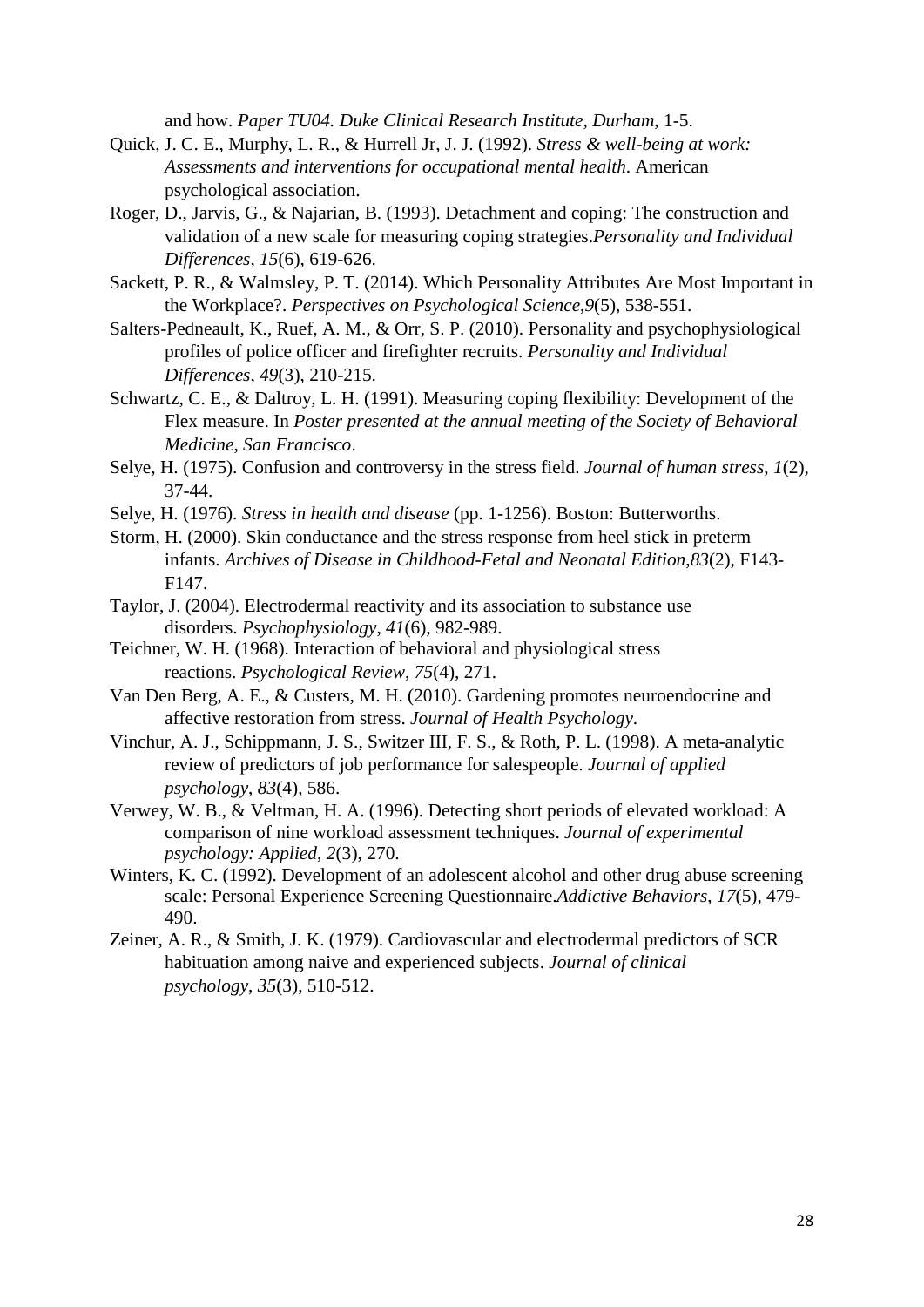# **Appendices**

# **Appendix A** Informed Consent

Ik, …………………………………………………………….. (*naam proefpersoon)*

Stem hiermee toe mee te doen aan een onderzoek dat uitgevoerd wordt door

Imke Silderhuis, Lars Nijboer en Sascha Jenderny

Ik ben me ervan bewust dat deelname aan dit onderzoek geheel vrijwillig is. Ik kan mijn medewerking op elk tijdstip stopzetten en de gegevens verkregen uit dit onderzoek terugkrijgen, laten verwijderen uit de database, of laten vernietigen tot 24 uur na het onderzoek.

# *De volgende punten zijn aan mij uitgelegd of anders zijnde duidelijk gemaakt:*

- 1. Het doel van dit onderzoek is het onderzoeken van de samenhangen tussen persoonlijkheidskenmerken en niveau van fitness.
- 2. Er zal mij gevraagd worden vragenlijsten in te vullen en diverse taken gepresenteerd via een computer uit te voeren.
- 3. Ik ben mij ervan bewust dat tijdens een deel van het onderzoek mijn (HR) hartslag en SCR (Skin Conductance Response) worden gemeten. Ook ga ik ermee akkoord dat de apparatuur om dit te meten aan mij worden aangesloten door een van de onderzoekers.
- 4. Tijdens het onderzoek zal ik de instructies, die mij door de onderzoekers worden gegeven uitvoeren.
- 5. Het hele onderzoek zal ongeveer 60 minuten duren. Ongeveer 15 minuten hiervan bent u verbonden aan de meet-apparatuur. De resterende tijd bestaat uit het invullen van vragenlijsten. Aan het einde van het onderzoek zal de onderzoeker u een briefing geven over dit onderzoek.
- 6. De gegevens verkregen uit dit onderzoek zullen anoniem verwerkt worden en kunnen daarom niet bekend gemaakt worden op een individueel identificeerbare manier.
- 7. De onderzoeker zal alle verdere vragen over dit onderzoek beantwoorden, nu of gedurende het verdere verloop van het onderzoek.
- 8. Ik heb de mogelijkheid om de eindresultaten van het onderzoek in te zien, zodra ik dit wil en de onderzoekers mijn contactgegeven (E-Mail Adres) geef.
- 9. Deelnemers aangesloten via Sona-Systems krijgen 1 punt toegewezen na complete afloop van dit experiment, ongeacht de beslissing de persoonlijke data te laten vervallen.

Handtekening onderzoeker: …………………………………… Datum: …………………..

Handtekening proefpersoon: …………………………………… Datum: …………………..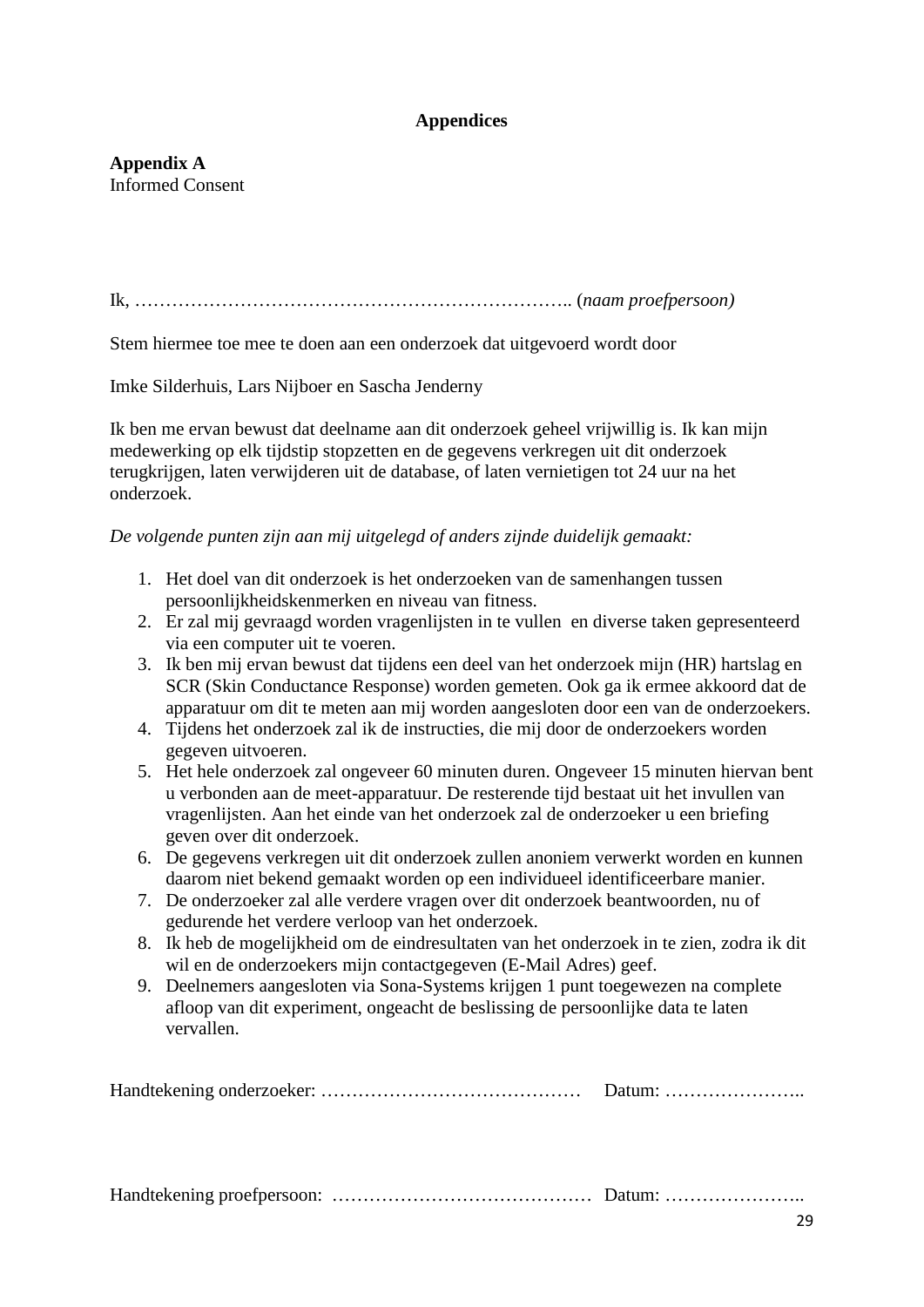# **Appendix B** Contact Information

Procedure wegens persoonlijk contact.

Gedurende dit experiment wordt u aangesloten op apparatuur om hartslag en huidgeleiding te meten. Deze apparatuur bestaat uit twee polsbanden met sensoren en twee sensoren voor de wijs en ringvinger van uw linkerhand. Daarnaast wordt er een EDA meter aangesloten. Deze worden door de onderzoeker bij u aangebracht. Hier hoort geen risico of ongemak uit voort te vloeien. De apparatuur draagt u ongeveer 15 minuten terwijl u instructies op een scherm opvolgt. Het gehele experiment duurt maximaal 1 uur.

Wegens persoonlijk contact is het gebruikelijk de gegevens van de onderzoekers mee te geven aan de deelnemers van het experiment. Tevens staan hieronder de gegevens vermeldt waar eventuele klachten kunnen worden ingediend waarover u van mening bent dat dit niet bij de onderzoekers achtergelaten dient te worden.

Het experiment wordt uitgevoerd door;

| Naam onderzoeker | E-mail                        | Telefoonnummer    | Adres       |
|------------------|-------------------------------|-------------------|-------------|
| Lars Nijboer     | <b>XXXXXXXXXXX</b>            | $(mob)$ $06xxxxx$ | XXXXXXXXXXX |
| Imke Silderhuis  | XXXXXXXXXX                    | $(mob)$ $06xxxxx$ | XXXXXXXXXXX |
| Sascha Jenderny  | s.jenderny@student.utwente.nl | $(mob)$ $06xxxxx$ | XXXXXXXXXXX |

**Bij klachten over de onderzoekers of over de procedure kunt u deze indienen bij de secretaris van de ethische commissie te bereiken op het mailadres; [j.rademaker@utwente.nl](mailto:j.rademaker@utwente.nl) toe behorend aan Drs. Janke Rademaker werkzaam bij de vakgroep BFD.**

# **Appendix C**

Full list of Screen Instructions during the SSST.

*A full list of screen instruction given to the participant in the SSST. The time next to an instruction indicates the time, which the instruction rests on the screen. The onscreen*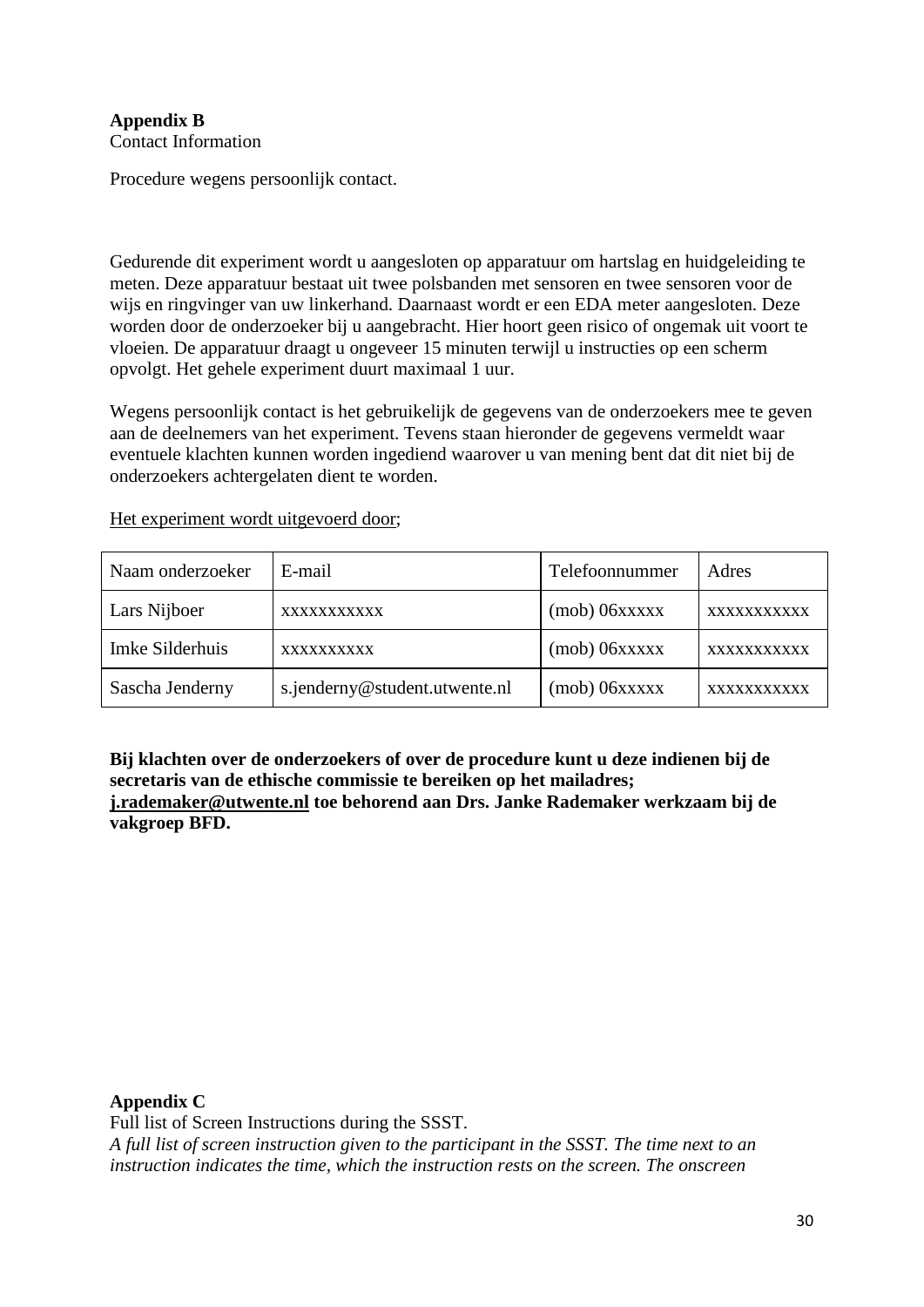*sentences are as followed, but translated into English. The original sentences are given in Dutch.*

| <b>Screen instructions</b>                                 | <b>Time</b>        |
|------------------------------------------------------------|--------------------|
| Sit calmly, relax and try to focus on your breathing       | $(2 \text{ min})$  |
| Think of as many animals starting with the letter P        | $(30 \text{ sec})$ |
| Think of stuff one can find in a kitchen                   | $(30 \text{ sec})$ |
| Think of necessary items when organizing a wedding         | $(30 \text{ sec})$ |
| Think of as many team sports practised without a ball      | $(30 \text{ sec})$ |
| In the upcoming assignment, you will sing a song.          |                    |
| Try to come up with songs to sing to your fellow students. | $(30 \text{ sec})$ |
| Now sing your song for 30 seconds aloud! Try not to move.  |                    |
| Keep singing.                                              | $(30 \text{ sec})$ |
| Sit calmly, relax and try to focus on your breathing       | $(2 \text{ min})$  |

**Appendix D** Demographic Questionnaire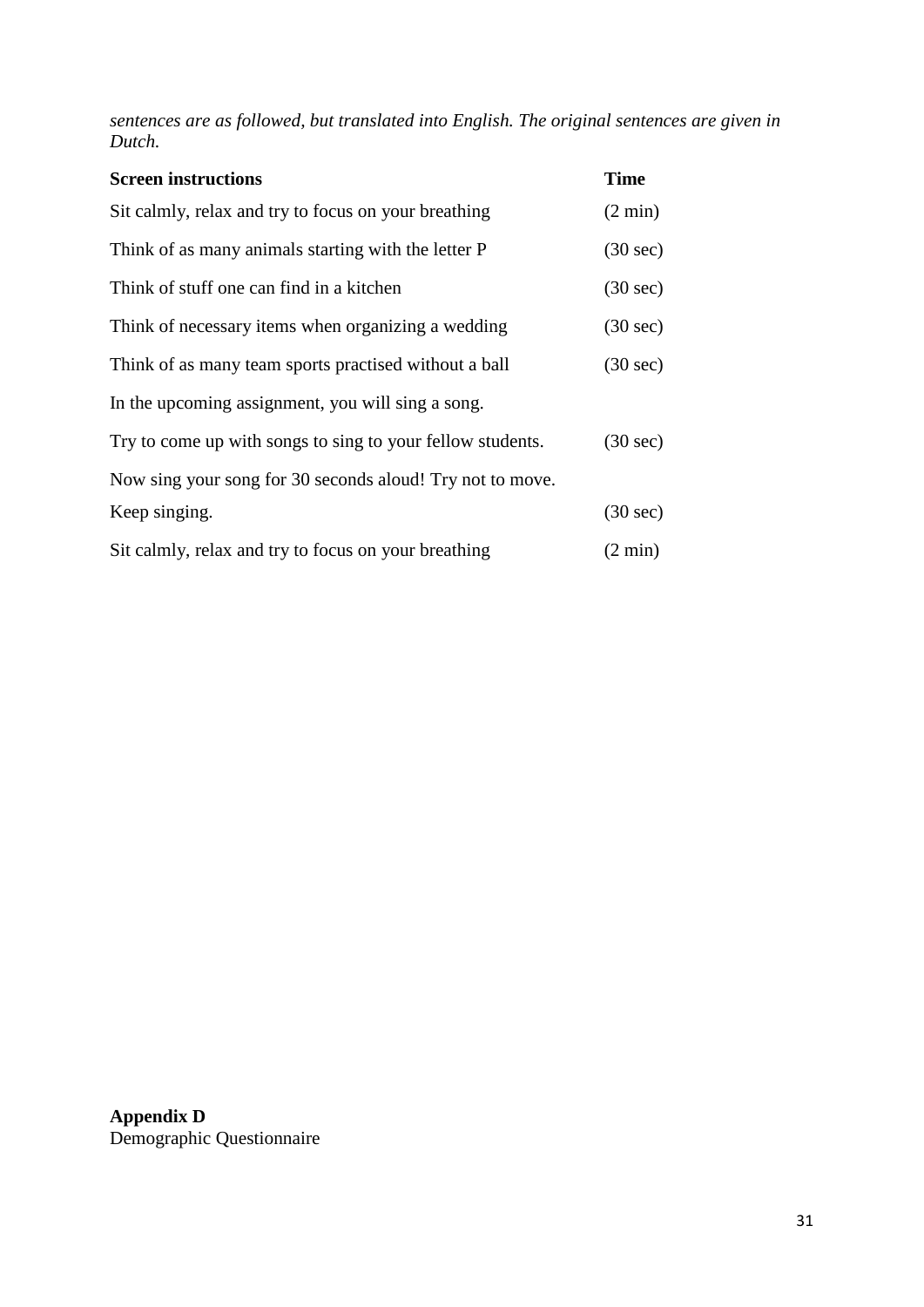In de volgende vragenlijst wordt u gevraagd om vragen over middelengebruik, gezondheid, zingervaring en algemene demografische gegeven te beantwoorden. In totaal bestaat de vragenlijst uit 28 vragen. Wij vragen u om deze vragenlijst zo volledig en zo waarheidsgetrouw mogelijk in te vullen. Tijdens het invullen is de onderzoeker voor eventuele vragen beschikbaar. De resultaten worden helemaal anoniem verwerkt.

Demografische Gegevens

Voer hier uw (Sona)-Proefpersoonnummer in :

1. geslacht:

\_\_\_\_\_\_\_\_

- Mannelijk
- Vrouwelijk
- 2. nationaliteit:
- Nederlands
- Duits
- anders, namelijk: \_\_\_\_\_\_\_\_\_\_
- 3. Hoe oud bent u?
- \_\_\_ jaar
- 4. U bent op dit moment
- Student
- Scholier
- werkend
- gepensioneerd
- werkloos
- anders, namelijk: \_\_\_\_\_\_\_\_\_\_
- 5. Hoe heeft u van dit onderzoek gehoord?
- -De Onderzoekers zelf
- -Sona-Systems
- -Vrienden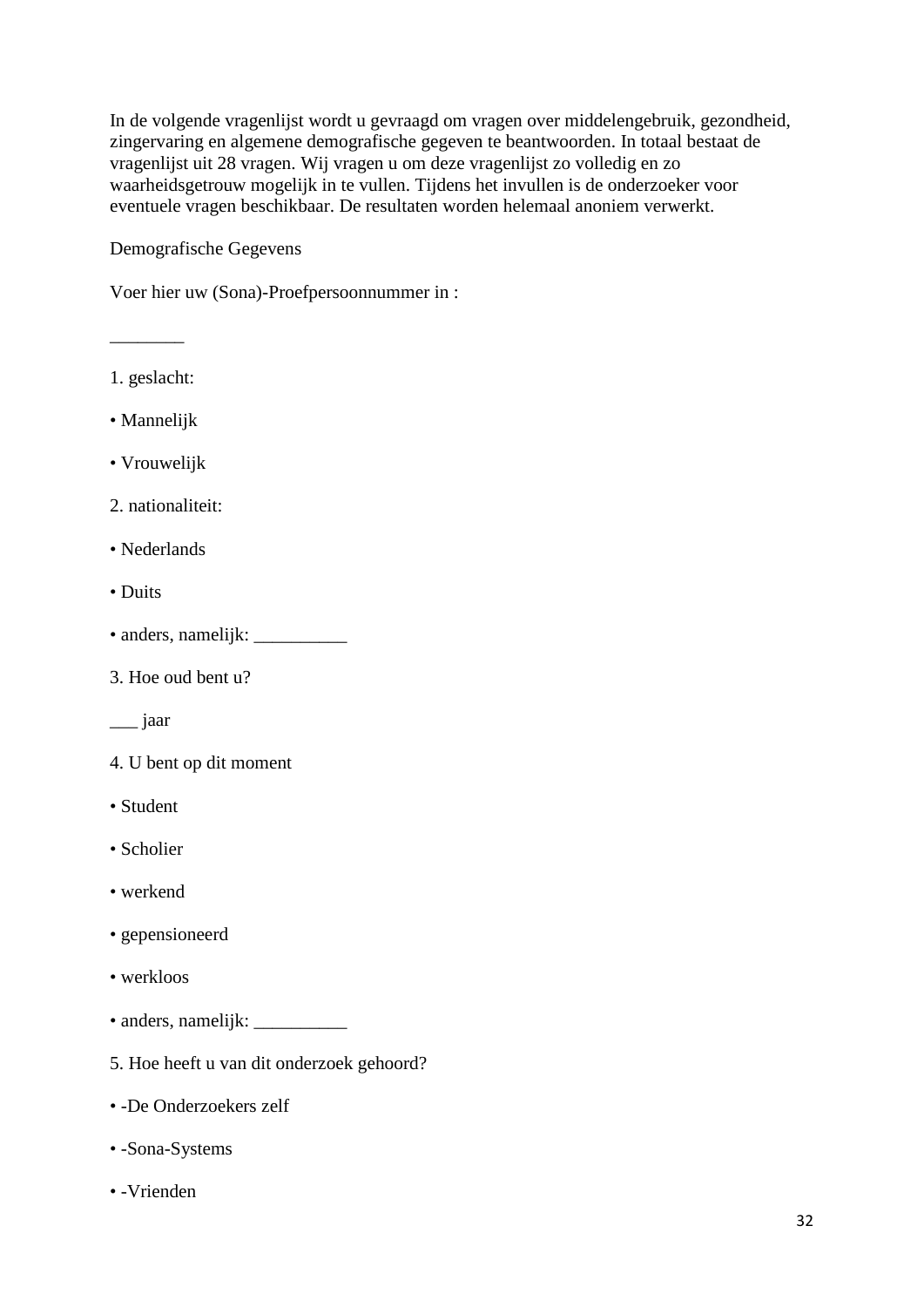• -anders, namelijk: \_\_\_\_\_\_\_\_\_\_

Drugs- en middelengebruik

6. Rookt u?

• Ja

- Nee  $\rightarrow$  verder na vraag 8.
- Nee, ik ben maanden/jaren geleden gestopt  $\rightarrow$  verder na vraag 8

7. Hoeveel sigaretten rookt u gemiddeld ongeveer per dag?

\_\_\_ sigaretten per dag

Heeft u in de twee uur voorafgaand aan het onderzoek gerookt?

- Ja

- nee

8. Drinkt u wel eens alcoholhoudende dranken?

 $\bullet$  Ja

10. Hoeveel glazen alcohol drinkt u gemiddeld 'per week?

\_\_\_ glazen

Heeft u in de twee uur voorafgaand aan het onderzoek alcohol gedronken?

- Ja

- nee

11. Gebruikt u regelmatig medicijnen?

• Ja

 $\overline{\phantom{a}}$ 

• Nee  $\rightarrow$  verder na vraag 14.

12. Welke medicijnen gebruikt u? (Indien u dit niet wil delen, wilt u dat dan aangeven)

<sup>•</sup> Nee  $\rightarrow$  verder na vraag 11.

<sup>13.</sup> Hoe vaak gebruikt u deze medicijnen per week?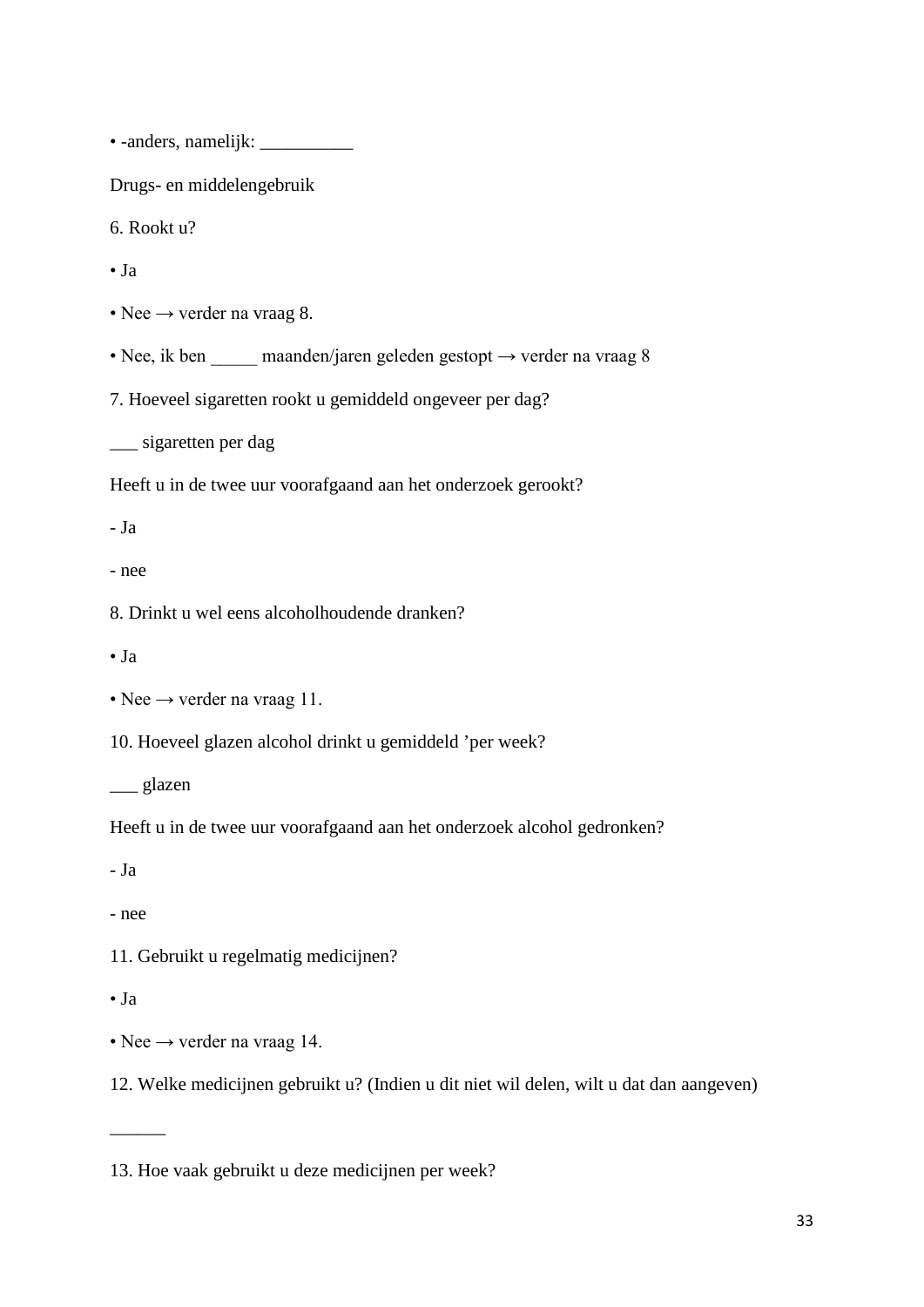\_\_\_ dagen per week.

14. Drinkt u wel eens cafeïne houdende dranken?

• Ja

• Nee  $\rightarrow$  verder na vraag 17

16. Hoeveel drinkt u gemiddeld?

\_\_\_ kopjes per dag

Heeft u in de twee uur voorafgaand aan het onderzoek een cafeïne houdende drank

gedronken?

- Ja

- nee

17. Rookt u wel eens Cannabis?

 $\bullet$  Ja

• Nee  $\rightarrow$  verder na vraag 20.

19. Hoe vaak rookt u gemiddeld Cannabis?

\_\_\_ dagen per week

20. Gebruikt u nog andere middelen of Drugs (zoals cocaine, MDMA, Ecstasy, Speed,

Amphetamine, etc.)?

• Ja

• Nee  $\rightarrow$  verder na vraag 22

21. Indien ja, noem a.u.b. welke middelen u verder nog consumeert en hoe vaak u dit doet.

Middel Gemiddelde Dagen per week

#### Gezondheid

22. Leidt u onder ernstige klachten of chronische ziekte?

• Ja

• Nee  $\rightarrow$  verder na vraag 24.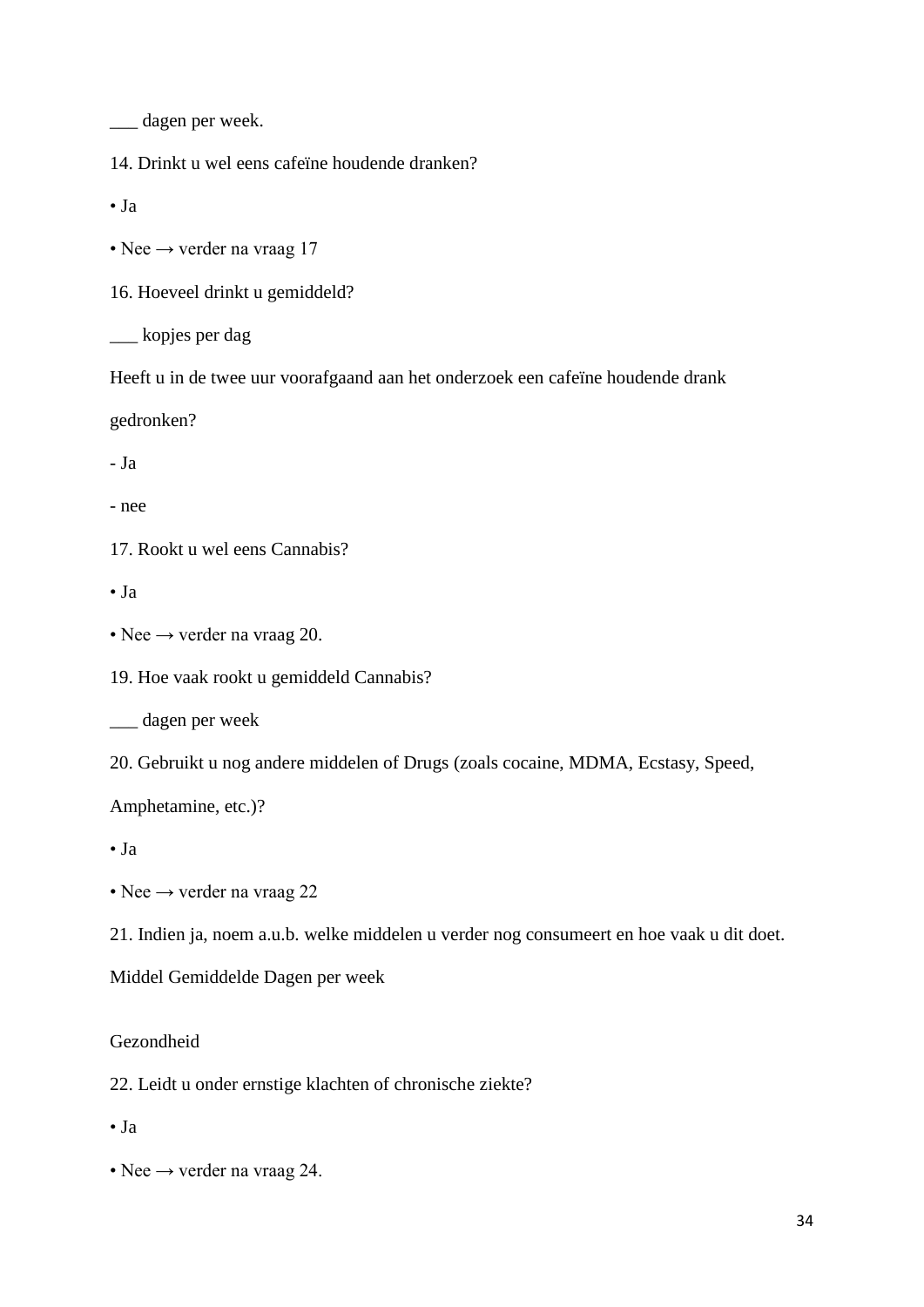23. Indien ja, welke:

 $\overline{\phantom{a}}$ 

24. Hoeveel dagen per week bent u gemiddeld aan het sporten?

\_\_\_ dagen per week. (Indien u 0 dagen aan het sporten bent, sla de volgende vraag over)

25. Hoe veel uren bent u op zo'n dag gemiddeld aan het sporten?

\_\_\_ uren per dag.

26. Hoe intensief sport u gemiddeld?

0 niet intensief 0 gemiddeld intensief 0 zeer intensief

Zingen

28. Zingt u wel eens?

- vaak

- soms

- (bijna) nooit

29. Zingt u wel eens in de aanwezigheid van anderen (bijvoorbeeld huisgenoten)?

- ja

- nee

27. Heeft u ervaring met zingen in het openbaar (koor, band, musical, professionele zanglessen,

etc)?

• Ja

• Nee

28. Heeft u ervaring met solo (alleen) zingen in het openbaar?

 $\bullet$  Ja

• Nee

29. Heeft u ervaringen met solo(alleen) a capella (zonder instrumenten) zingen in het openbaar?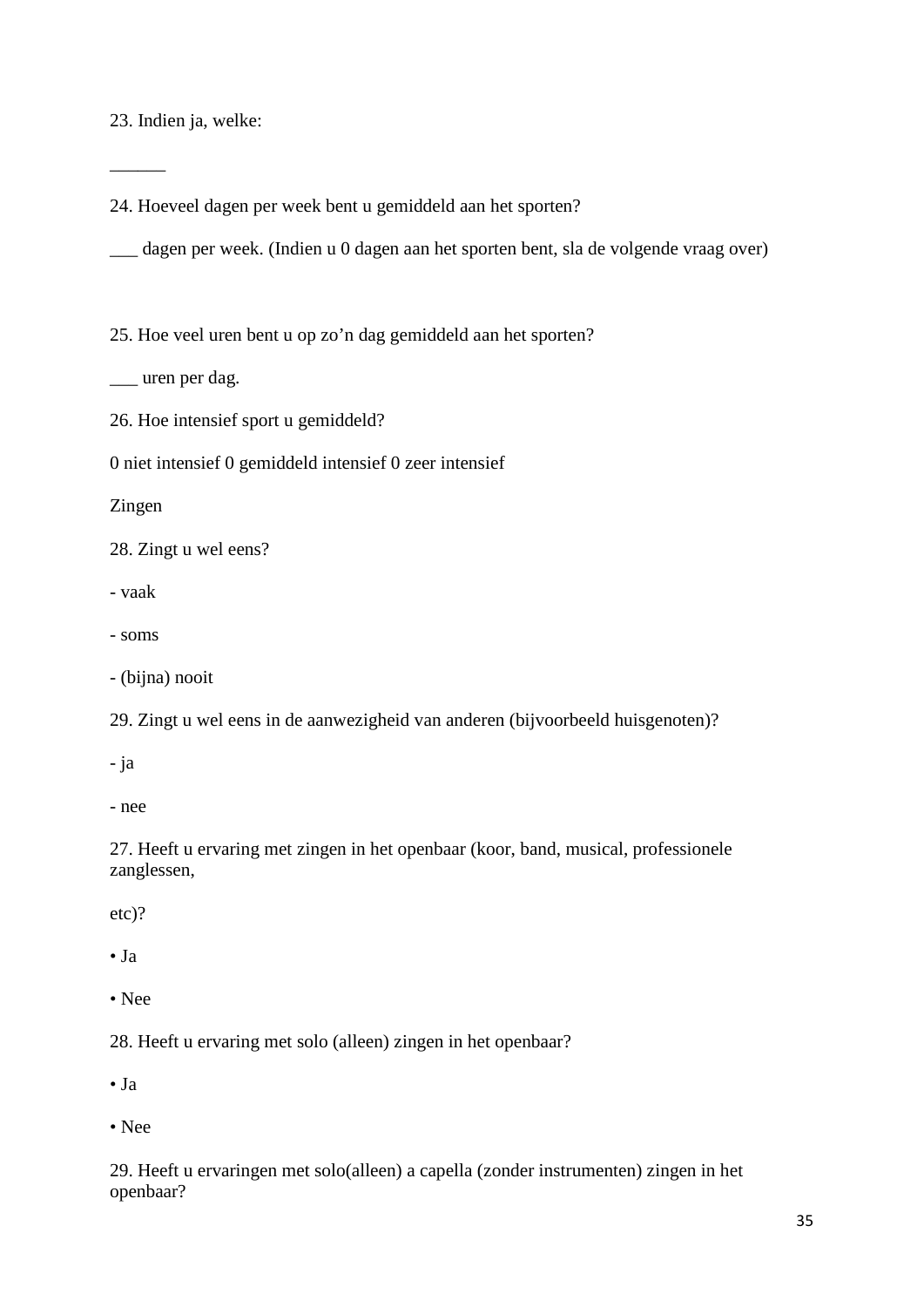• Ja

• Nee

Bedankt voor het invullen. U kunt de vragenlijst nu aan de onderzoeker terug geven.

**Appendix E** Normality Distribution